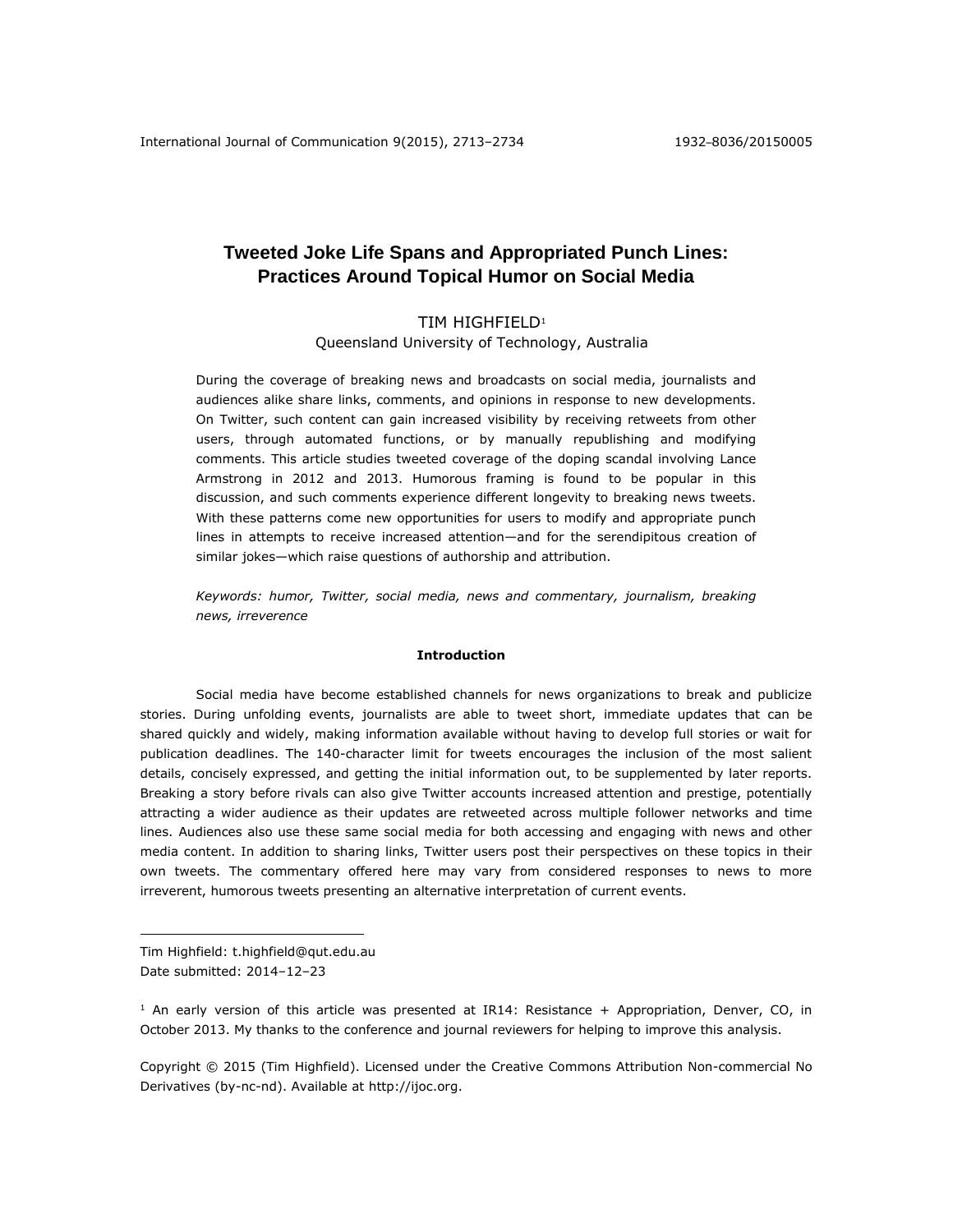The response to breaking news on Twitter, sharing journalistic reports and humorous remarks alike, raises questions about the extent to which different approaches receive attention from social media audiences. This article analyzes social media practices around topical humor within a breaking news context, from retweeting patterns to the creation and appropriation of irreverent content. The analysis focuses on highlighting practices that may impact upon the presence and longevity of topical punch lines, comparing patterns over a long-running news event. The context for this article is the Twitter coverage of the doping scandal involving the U.S. cyclist Lance Armstrong between August 2012 and March 2013. This period encompasses several key developments in the scandal, from allegations and sentencing to confession. For each of these stages the study examines the types of tweets attracting attention through retweets and the life span of news and humorous comments. The patterns identified provide the context for extended analysis of individual tweets and the presence and contestation of topical humor on Twitter.

# **Research Context**

This research draws on previous work that examines information flows on social media, including studies of tweeting and retweeting practices, and the coverage and presentation of breaking news and humorous content on Twitter. There is a wealth of analysis, both qualitative and quantitative, of how Twitter is used for information sharing and commentary purposes. These earlier studies outline key concepts and methods for this article's analysis of attention patterns around news and humor.

# *Twitter Information Flows and Practices*

Tweets offer multiple ways of interacting with other users and connecting to wider discussions. Hashtags (keywords preceded by the  $#$  symbol, such as  $#tdf$  for the Tour de France) provide a link between a tweet and other comments on the same topic. Other Twitter practices create more direct connections between users. Mentioning another Twitter user's handle prefixed with the @ symbol (such as @lancearmstrong) creates a link to that account. Users may choose this convention to mention others within tweets and to directly reply to previous comments, which can lead to conversational chains of tweets (see Honeycutt & Herring, 2009); this approach may also be used as shorthand for mentioning public figures by their Twitter account name. Twitter users may also choose to repeat others' comments by retweeting—republishing another's tweet so that it is broadcast to their own followers, increasing the visibility of these views in the process. Retweeting is a reactive act in response to a comment and a gauge of popularity and attention; although retweets do not necessarily imply an endorsement of the original comments, they do demonstrate a desire to rebroadcast these comments.

Twitter users may retweet using Twitter's retweet function (or that of a third-party application), or they can manually retweet and modify comments by quoting within new tweets. boyd, Golder, and Lotan (2010) outlined several practices around retweeting, including posting for entertainment and informative purposes and requesting the further spread of information into more follower networks. These practices are not without their issues, though, as users adding their own comments to a retweeted message may remove some previous information to fit the new tweet into 140 characters. These changes can lead to confusion over authorship, intent, and meaning.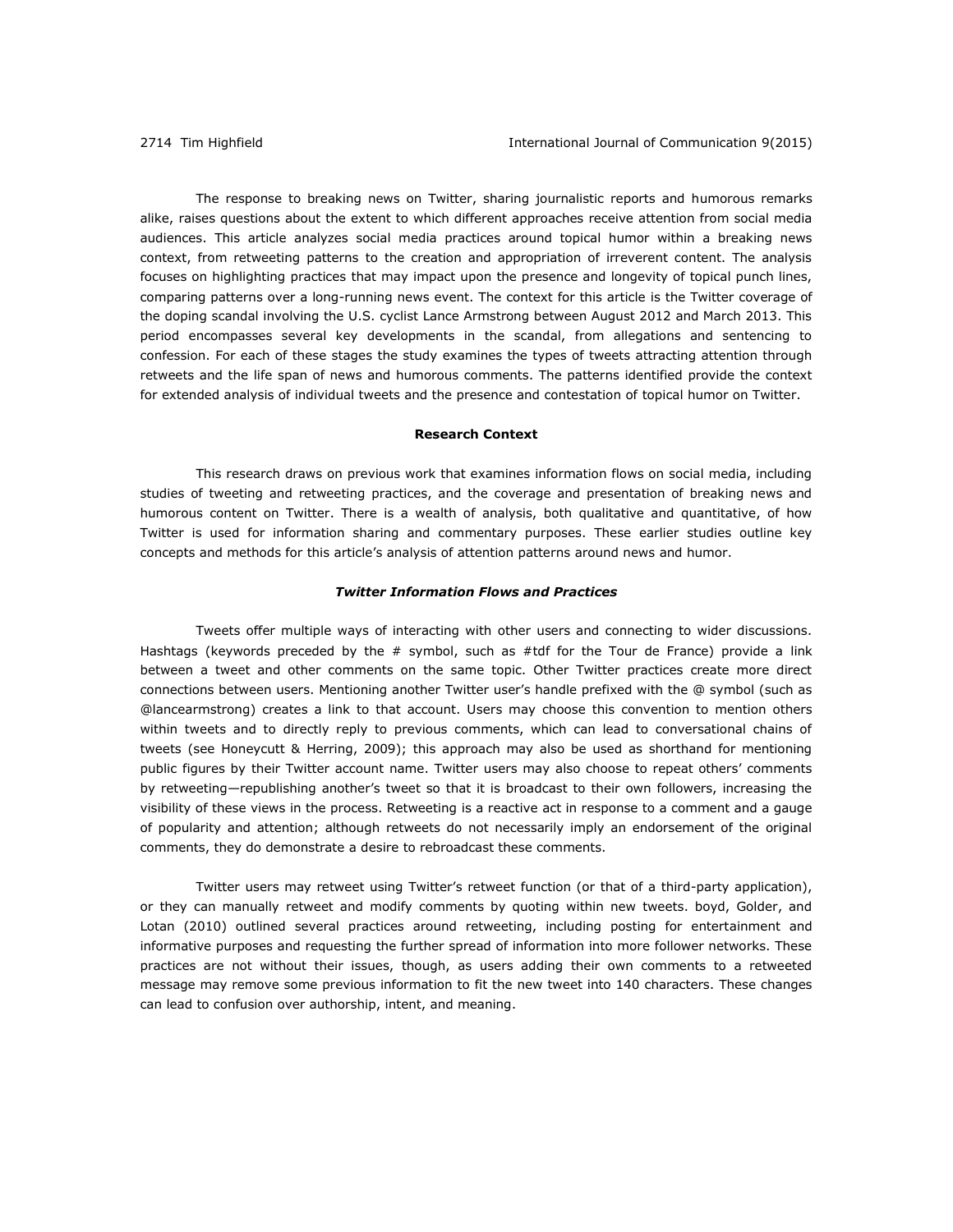Other studies have looked at the life span of tweets. Bruns (2012) raised conceptual and methodological questions about the strength and longevity of connections made in tweets mentioning other users. Kwak, Lee, Park, and Moon's (2010) study of retweeting, meanwhile, found that half of a tweet's retweets came within an hour of publication, and three-quarters had been received in under a day, suggesting that attention for these tweets is fleeting. Additional factors may influence retweeting patterns and intentions, motivated by reasons beyond informing or entertaining. Paßmann, Boeschoten, and Schäfer (2013) noted the presence of retweet "cartels," or clusters of Twitter users who strengthen their interconnections by using retweets and favorites to improve one another's prominence and prestige on social media. Twitter's later introduction of metrics, where users can see the numbers of views, clicks, and interactions their tweets have received, may inspire further strategizing over tweet styles and topical coverage.

What leads a comment to be retweeted can follow similar mechanisms and reflect similar factors that cause other content to be spread widely online. Nahon and Hemsley (2013) studied the determining factors for making online content go viral—attracting extensive attention in a short period of time, spread beyond an initial audience to a mass public and attracting widespread awareness and recognition of the content. Such content can be political in scope, such as the Invisible Children video campaign against Ugandan warlord Joseph Kony (see Kligler-Vilenchik & Thorson, 2015; Lotan, 2012); respond to breaking news and events; or reflect fund-raising and charity strategies, such as the 2014 Ice Bucket Challenge promoting awareness of amyotrophic lateral sclerosis. Viral content can also originate from mundane or irreverent contexts. Shifman (2012) explored memes and viral content on YouTube, highlighting the differences between the two forms: Media that goes viral is spread widely in its original form without further changes by its audience. For memetic texts, though, the audience is involved not just in sharing the content but in remixing, parodying, mashing up, and otherwise altering and imitating it as part of the process of experiencing the text. For both forms, whether viral or memetic, factors such as humor are key elements that can account for the media content having resonance with a wide audience. Nahon and Hemsley (2013) highlighted several information characteristics that shape whether content might go viral, including humor, novelty, resonance, and quality, while also noting that these are not always applicable to the same degree as one another—in all contexts. Salience for audiences, where content is of note but also of personal relevance or interest, is also a factor.

Many practices on social media, and within Internet culture in general, have become widespread and established because of these connections through information flows and through harnessing humor and novelty—and replicability—in their presentation. The cultural logics of memes mean that such forms can be repurposed for multiple contexts (see Leaver, 2013; Leavitt, 2013; Shifman, 2014; Wiggins & Bowers, 2014). Through devices such as juxtaposition, incongruity, popular culture references, intertextual content, parody, and irony, social media users can provide irreverent responses to topical discussions; using the affordances of different platforms, these responses can both be participatory, in allowing others to create their own versions, and spreadable, as users share comments of interest across networks of friends and followers (see Jenkins, Ford, & Green, 2013).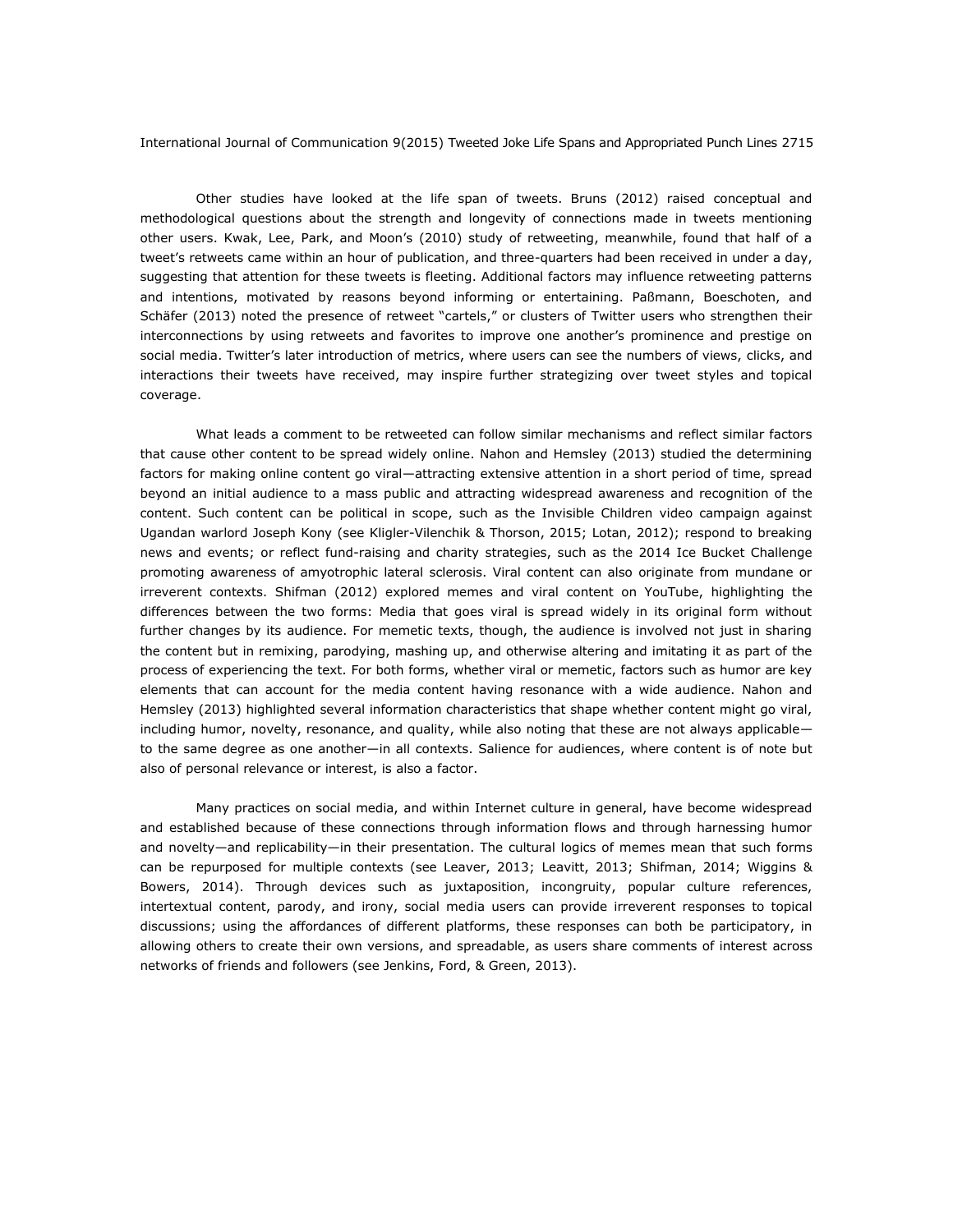# *Twitter, News, and Humor*

Practices around information sharing on social media have professional implications for journalists and organizations attempting to disseminate messages to a mass audience. This includes adopting viral and memetic strategies, from humor, personal resonance, and novelty to "clickbait"-style headlines, to make content appealing for both viewing and sharing. The adoption of social media by journalists and news organizations has been studied across contexts and nations (e.g., Lasorsa, Lewis, & Holton, 2011). Hermida (2010) has argued that Twitter inspired "ambient journalism," where social media are always-on, always-available sources of information, with news being shared and developed constantly. Journalists and news organizations monitor such platforms for sudden developments that might be newsworthy, competing with rival accounts to spread the news and gain a wider audience for their coverage (see Hall, Farrington, & Price, 2013).

The coverage of news on Twitter also allows for alternative means of presenting reports. The immediacy of Twitter, especially in documenting events as they happen, may render tweets as "a first draft of the present" (Bruns & Highfield, 2012, p. 25). Lotan et al. (2011) suggested that determining how news is presented is no longer the role of journalists alone. In the case of the Arab Spring, news on Twitter was co-constructed by journalists, bloggers, and activists. News-oriented tweets might include more personal views, emotions, and lighthearted remarks to provide further perspectives and encourage followers to engage with this content. Tweets from the Egyptian uprising of 2011, for example, combined reporting with personal stories, creating a form of affective storytelling (Papacharissi & Oliveira, 2011). Journalists may incorporate humor into their tweets, which may also strengthen connections between them and their followers (Holton & Lewis, 2011).

Breaking news and unfolding events also provide opportunities for other users to share humorous content as part of the topical coverage. On Twitter, comedians and spoof accounts are particularly active and may be prominent within topical discussions; during riots in the United Kingdom in 2012, accounts parodying the Queen and characters from *Harry Potter* were among the 25 most mentioned Twitter users in topical tweets (Vis, 2013). Major media events may also invite irreverent responses inadvertently or through a popular framing of the event, from comedic reactions to a power outage during the 2013 Super Bowl (Blasiola & Carviou, 2013) to the creation of memes depicting individual elements of broadcasts (such as Left Shark or McKayla Is Not Impressed—for the latter, see Leaver, 2013). Similarly, analysis of live tweeting during the 2012 U.S. presidential debates found that, in addition to the inspiration for memes responding to Mitt Romney's "binders full of women" remark, humor was a common feature of many comments from the Twitter audience (Driscoll et al., 2013; Freelon & Karpf, 2015).

These trends fit into a wider context of social media practices, such as recapping and live tweeting (and subpractices of these, such as hate watching and hate reading); engaging with tropes of media content, making ironic comments, and sharing sardonic remarks (sometimes with the aim of getting content to appear in the broadcast itself) are all part of the social media experience of media events (see, e.g., Highfield, 2013). For major news stories, too, these practices can be observed, particularly as stories evolve and attain resonance for different audiences; the case study of the Lance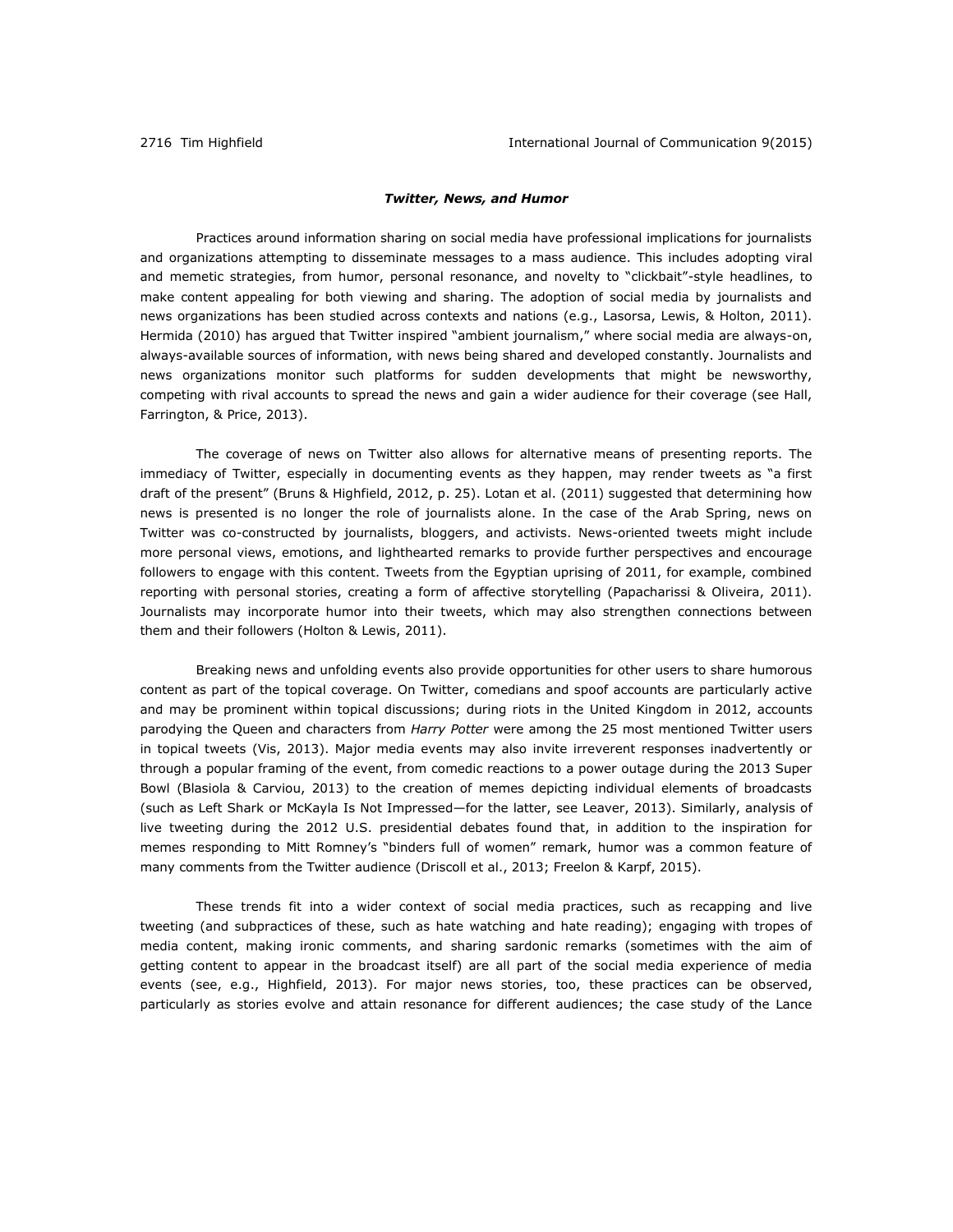Armstrong scandal featured in this article demonstrates the presence of such approaches in responding to new developments and revelations.

#### **Method**

The analysis for this article arises from a wider study tracking topical discussions and celebrity on social media. Methods and tools featured here have been used previously to capture Twitter activity across a range of contexts, including political discussions (Larsson & Moe, 2012) and crisis communications (Bruns, Burgess, Crawford, & Shaw, 2012). These approaches have proven applicable for the large-scale capture and analysis of tweeted discussions, although they are not without their limitations, particularly with regard to application programming interface (API) access (for analysis of varying Twitter API results, see Morstatter, Pfeffer, Lui, & Carley, 2013).

Between August 2012 and March 2013, tweets containing the keyword "armstrong" were captured through the Twitter Streaming API using the open-source tool yourTwapperKeeper. The catalyst for the data collection was the recommendation by the United States Anti-Doping Agency (USADA) that the cyclist Lance Armstrong be stripped of his results and titles, including his record-breaking seven Tour de France victories, accusing him of using performance-enhancing drugs during his professional career.

However, the resulting data set extends beyond Lance Armstrong–specific tweets. yourTwapperKeeper works by constantly querying the Twitter Streaming API for a particular term, whether a keyword or hashtag. The term may appear in the text of tweets, in links, or in usernames. Querying for "armstrong" will thus also return tweets from users with "armstrong" in their name, including @lancearmstrong. Similarly, just because the Lance Armstrong case was a major news story at points during the data collection phase does not mean that all the tweets gathered were about this specific Armstrong.

The data collection period for this research spanned August 24, 2012, to March 5, 2013. All dates and times in this analysis are local for the researcher; given the scandal's international attention, no one particular time zone served as the "local" time for this story. The capture was interrupted on several occasions for server maintenance. This study, then, does not present a complete data set of all "armstrong" tweets over this period. However, given the practical limitations for researchers to get unrestricted access to Twitter archives, drawing on partial data sets still allows studies to identify activities of interest and uses of social media that can be analyzed further in follow-up work.

The data set underwent a series of filtering processes, including identifying patterns during specific periods and isolating tweets mentioning "Lance." Quantitative analysis identified the most popular content, in terms of the most retweeted comments, and the most active and most frequently mentioned users within the data set. This allows for the location of news and humor-oriented tweets within the topical data set. Manual coding by the author was carried out for the most retweeted comments during specific periods, denoting each tweet as news, humor, or opinion based on its content, tenor, and apparent intentions. The coding took into account contextual factors, including the user authoring the tweet and his or her other comments, to determine the overall tone of the social media discussions. This was an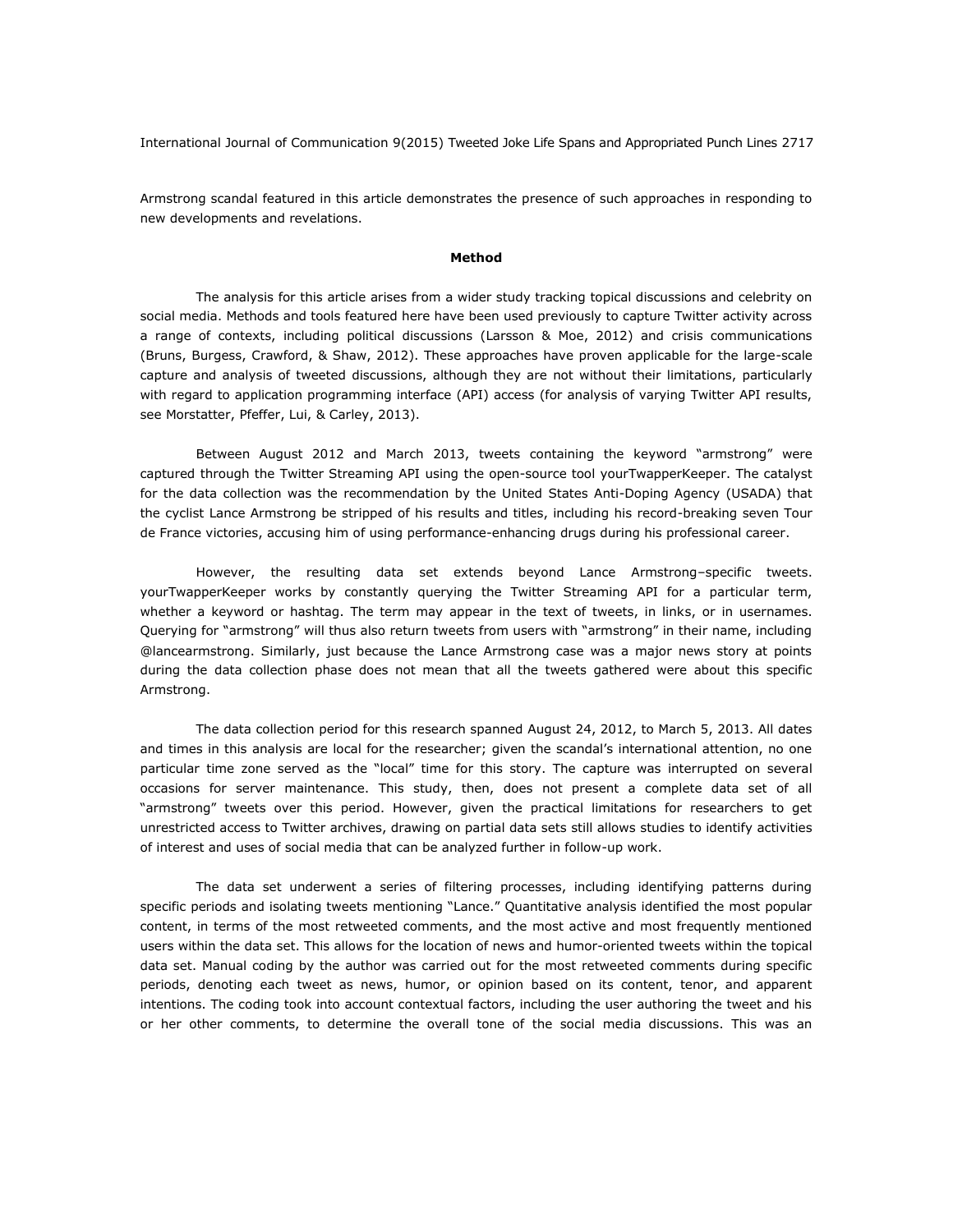$\overline{a}$ 

exploratory process, providing a guide to popular responses; the categories were not mutually exclusive, and the coding was not extended to the entire data set. Where tweets might fit into multiple categories, this is noted in the discussion. Finally, selected topical humor was studied on an individual basis to determine additions, modifications, annotations, and responses to both the scandal and the tweeting practices examined here.

# **Results**

The unfiltered data set contains 5.6 million "armstrong" tweets from 172 days (22 additional days returned no data because of the limits noted above). The peak activity was on August 26, 2012, when 1.2 million tweets were captured. This date also accounted for the highest number of contributing Twitter users per day, with 977,444 users. The following analysis focuses on subsections of this activity. The data set was filtered to specific time periods and themes, with particular spikes the focus of this article. The three main spikes in activity—on and around August 26, 2012, October 22, 2012, and January 19, 2013 were used as starting points for the analysis. $2$ 

## *August 2012*

The first days covered in the data set represent a period of intense attention and discussion around "armstrong." In the aftermath of the USADA's recommendation to strip Armstrong of his results and give him a lifetime ban, August 24 was the second most active day in the entire data set, with 269,001 tweets. This was overshadowed by the activity two days later, where over a million "armstrong" tweets were captured. These days demonstrate the unfocused nature of the original data set, though; while the initial activity on August 24 was predominantly Lance Armstrong-related, the later comments were in response to unrelated news. On August 26, 2012, the death of the astronaut Neil Armstrong was announced; as the first human to set foot on the moon, Neil Armstrong occupied a particularly prominent place in human history and endeavor, and his passing was met with widespread tweets reporting the news and sending out farewells and appreciative remarks.

Although the spike on August 26 reflected increased commenting on Twitter about "armstrong," then, this was not entirely related to the Lance Armstrong case. However, this is not to say that the two stories were completely unconnected; some Twitter users made associations between the two stories in their comments, for humorous purposes or, in some cases, having confused Neil Armstrong and Lance Armstrong. On August 26, 39,000 tweets mentioned "Lance," a not-insignificant number even when compared with 1.1 million mentions of "Neil."

During this period, the 10 most retweeted Lance-related comments (based only on standard retweets, not modified versions) were a mix of breaking news, opinion, and humorous content. These tweets are listed in Table 1. Mainstream media (MSM) accounts, including sports-specific news titles and

 $2$  Tweets here are presented without user names, and with mentions of users other than Lance Armstrong redacted. This study does not discriminate between authentic and spam users, including bots, because all these accounts are part of the Twitter landscape.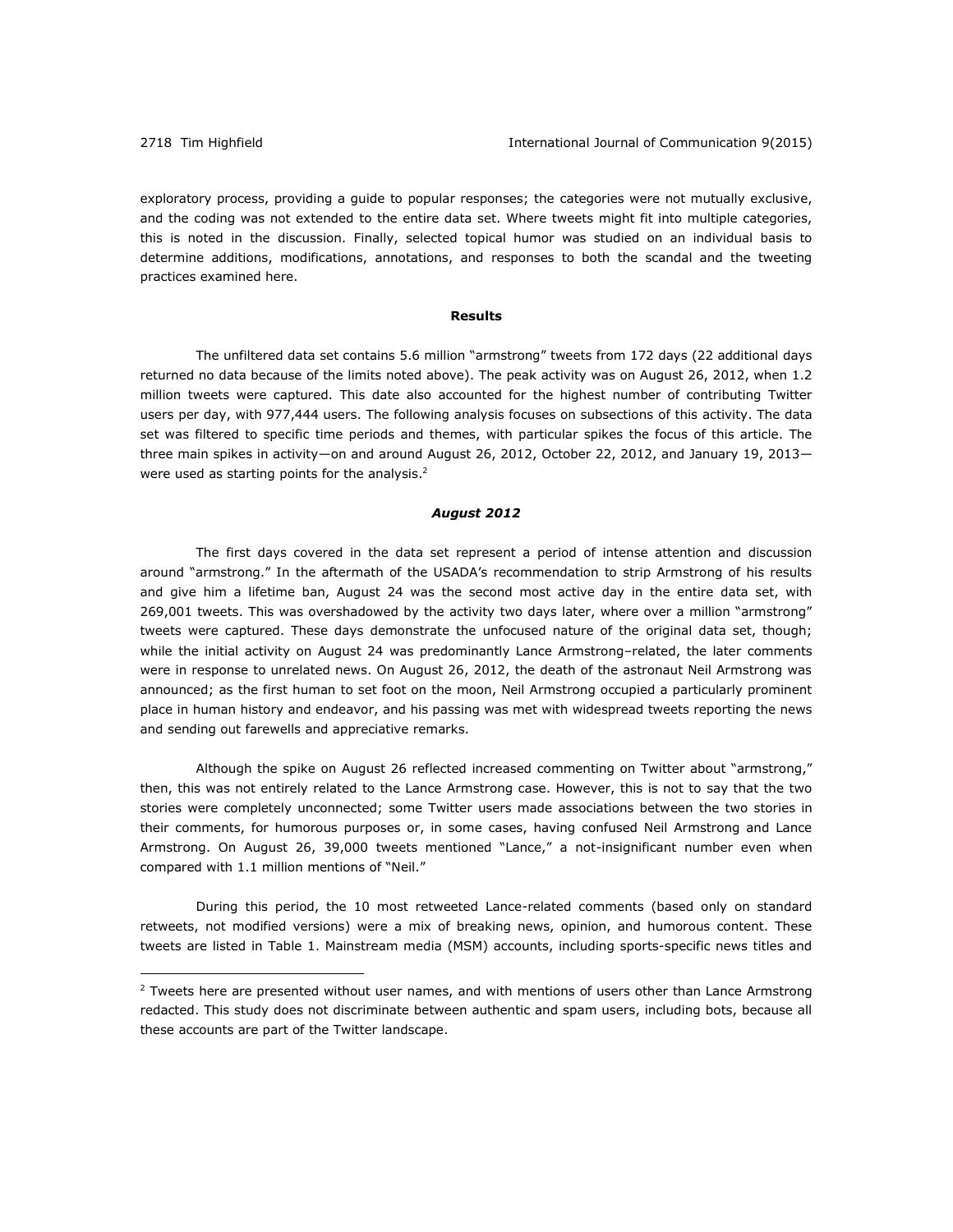press agencies, account for three of these comments, and two link to these stories through a breaking news-specific account. Each of these news-related tweets covered the USADA recommendation, and Armstrong's decision not to appeal, and included reports from English- and Spanish-language sources.

The tweets featured in Table 1, and in later tables, represent comments from users with extensive follower numbers and from less well-known accounts; although the size of a user's audience can make high numbers of retweets more or less likely, this is not a given. Some tweets originated from less prominent accounts and were amplified by celebrity Twitter users; this is examined further in the concluding discussion. The analysis did not control for the celebrity status of the accounts featured, since the amplification process is a key mechanism for the sharing of content and opinions on social media. Accounts could have thousands of followers, as international celebrities or global news organizations, or they may be followed by substantially fewer users; less well-known accounts, though, could still use "micro-celebrity" practices within their social media networks, which may shape the role they play in disseminating views through Twitter (see Marwick & boyd, 2011).

| <b>Tweet</b>                                                                                                                                    |             | <b>Source</b>                      | Number of<br>retweets |  |
|-------------------------------------------------------------------------------------------------------------------------------------------------|-------------|------------------------------------|-----------------------|--|
| The number of people confusing Lance Armstrong and Neil<br>Armstrong right now is a testament to how Michele<br>Bachmann is a congresswoman     | Opinion     | Tech/culture<br>writer             | 3,302                 |  |
| you suck USADA. @lancearmstrong is a hero-leave the man<br>alone http://t.co/NQ5cWk7Q                                                           | Opinion     | Actor                              | 3,240                 |  |
| USADA to strip Lance Armstrong of 7 Tour de France titles,<br>ban him from cycling for life [redacted]                                          | <b>News</b> | <b>Breaking</b><br>news<br>account | 3,096                 |  |
| Lance Armstrong perderá los siete títulos del Tour de Francia<br>http://t.co/hWsE4eNX en [redacted]                                             | <b>News</b> | Mainstream<br>media<br>(MSM)       | 2,334                 |  |
| Lance Armstrong abandons fight against doping charges. Will<br>be stripped of Tour de France titles and banned for life. Story<br>to follow.    | <b>News</b> | <b>MSM</b>                         | 2,127                 |  |
| Retweet this, if you have won the Tour De France as many<br>times as Lance Armstrong.                                                           | Humor       | Parody                             | 1,756                 |  |
| USADA strips Lance Armstrong of Tour de France titles,<br>issues lifetime ban from cycling [redacted]                                           | <b>News</b> | <b>Breaking</b><br>news            | 1,544                 |  |
| USADA to strip Lance Armstrong of 7 Tour de France titles,<br>ban him from cycling for life.                                                    | <b>News</b> | Press<br>agency                    | 1,430                 |  |
| Lance Armstrong is banned from cycling for life. If you see<br>him on a bike, please knock him off and then shout, "NO!""<br>right in his face. | Humor       | Comedian/<br>radio                 | 1,354                 |  |
| RT [redacted] if you have as many Tour De France wins as<br>Lance Armstrong.                                                                    | Humor       | Sports/<br>humor                   | 1,321                 |  |

*Table 1. 10 Most Retweeted "Lance" Comments, August 24–27, 2012.*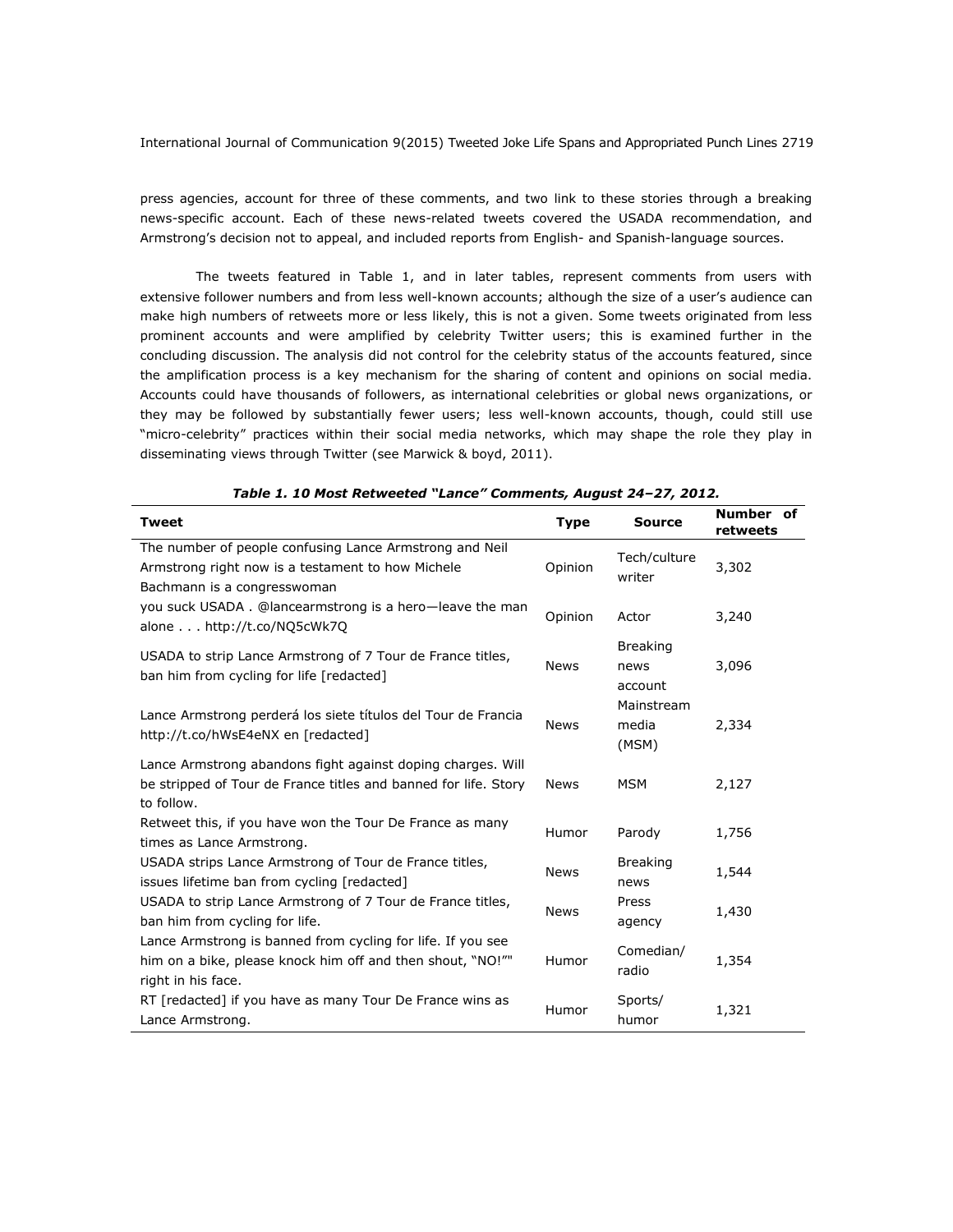News tweets attracted more retweets than humorous comments, which appeared three times in the 10 most retweeted posts; one joke ("Retweet this, if you have won the Tour De France as many times as Lance Armstrong") appeared twice, posted by different sources. However, during this period, neither news nor humor accounted for the most retweeted comments; instead, opinion and commentary from nontraditional sources—a technology writer and an actor, respectively—received 3,302 and 3,240 retweets. Rather than reporting news, these tweets put forward opinions that other Twitter users might share. The first expressed exasperation at people confusing Neil Armstrong and Lance Armstrong, and the second criticized the USADA while maintaining support for Lance Armstrong.

# *October 2012*

The second spike in activity occurred over the period October 16–25, 2012. Immediately prior to this, on October 10, 2012, the USADA released its report on the Armstrong scandal, including statements from former teammates of Armstrong testifying to doping both on their part and Armstrong himself (the immediate reaction to this report is not featured in this data set due to technical outages). A week later, on October 17, Armstrong resigned from his Livestrong nonprofit organization and lost his contract with sportswear company Nike. Meanwhile, the International Cycling Union (Union Cycliste Internationale, or UCI) decided on October 22 that it would not appeal the findings of the USADA report, accepting the recommendations that Armstrong lose his results and titles. This announcement led to two days of increased "armstrong" tweeting. Explicit mentions of "lance" and "armstrong" were found in 93,542 tweets and 83,874 tweets on October 22 and 23, respectively.

The most popular retweets during this period featured humor as a prominent theme, as seen in Table 2. Indeed, opinion did not appear in the 10 most retweeted comments, with six news tweets and four humorous posts receiving the most retweets. Humor was found in the three most popular comments, although the top tweet was an unusual case because it came from a mainstream media source that also had other news-only tweets widely retweeted during this period. The tweet, "Lance Armstrong now has the same number of Tour de France titles as A-Rod," framed a breaking news story as a punch line. Here, it provided a variant on the previous joke about how many titles Armstrong had won by comparing his new level of success with the controversial baseball player Alex Rodriguez ("A-Rod"), who had previously admitted to using performance-enhancing drugs. Although classified as humor, since that is the overall tenor of the tweet, the wider context for this comment demonstrates a mix of news and humor.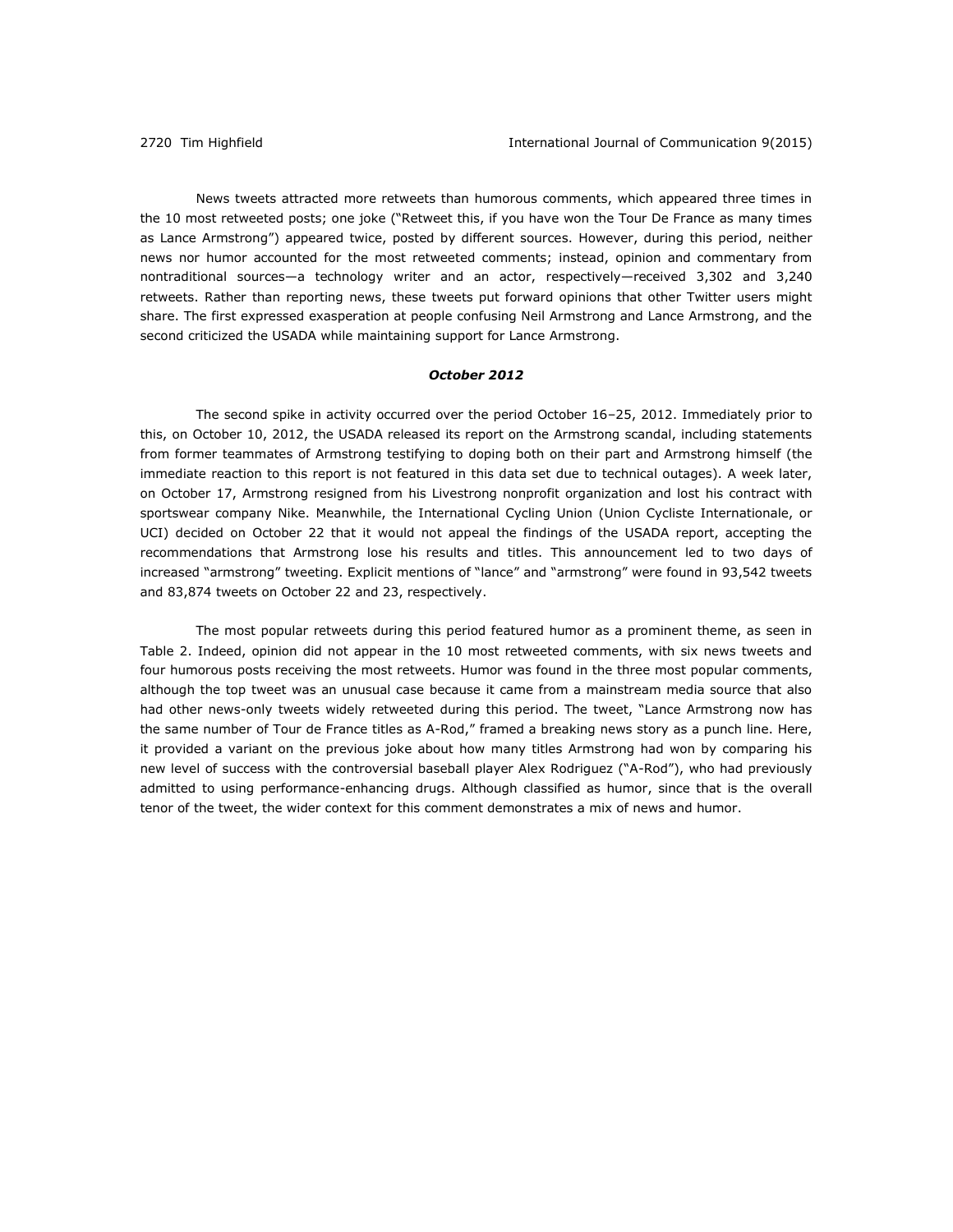| <b>Tweet</b>                                                     | <b>Type</b> | Source               | <b>Number of</b><br>retweets |  |
|------------------------------------------------------------------|-------------|----------------------|------------------------------|--|
| Lance Armstrong now has the same number of Tour de France        | Humor /     | Sports news          | 5,274                        |  |
| titles as A-Rod.                                                 | news        | (MSM)                |                              |  |
| En un día todos hemos pasado a tener los mismos Tours que        |             |                      |                              |  |
| Lance Armstrong y el teléfono de Paula Vázquez. No está nada     | Humor       | Suspended<br>account | 4,666                        |  |
| mal.                                                             |             |                      |                              |  |
| BREAKING NEWS: Lance Armstrong disqualified from cheating        |             |                      |                              |  |
| cancer death. Stripped of remaining testicle.                    |             |                      |                              |  |
|                                                                  | Humor       | Comedian             | 4,558                        |  |
| Too Soon?                                                        |             |                      |                              |  |
| #cycling #justinbieber                                           |             |                      |                              |  |
| Lance Armstrong steps down as chairman of his Livestrong charity |             | Sports news          |                              |  |
| & Nike terminates its endorsement deal w/ the former cyclist.    | <b>News</b> | (MSM)                | 1,915                        |  |
| BREAKING NEWS: Lance Armstrong stripped of his seven Tour de     |             |                      |                              |  |
| France titles & banned from cycling for life by the UCI. More    | News        | Sports news          | 1,749                        |  |
| reaction on #SSN                                                 |             | (MSM)                |                              |  |
| In a way the Lance Armstrong doping scandal proves exercise      |             |                      |                              |  |
| leads to cheating.                                               | Humor       | Comedian             | 1,456                        |  |
| ULTIMA HORA: La UCI le quita los siete Tours de Francia a Lance  |             | Sports news          |                              |  |
| Armstrong. Más información: http://t.co/Ojy98JGG                 | <b>News</b> | (MSM)                | 1,344                        |  |
| Lance Armstrong stripped of his 7 Tour de France titles (1999-   |             | Sports news          |                              |  |
| 2005), banned for life by UCI » http://t.co/oRvN8M6p             | <b>News</b> | (MSM)                | 1,335                        |  |
| Lance Armstrong stepping down as chairman of his Livestrong      |             | <b>Breaking</b>      |                              |  |
| cancer-fighting charity [redacted]                               | <b>News</b> | news                 | 1,236                        |  |
|                                                                  |             | account              |                              |  |
| International Cycling Union strips Lance Armstrong of 7 Tour de  | News        | <b>MSM</b>           | 1,074                        |  |
| France titles. http://t.co/f8MB9g4J                              |             |                      |                              |  |

| Table 2. 10 Most Retweeted "Lance" Comments, October 15-25, 2012. |  |  |  |  |  |
|-------------------------------------------------------------------|--|--|--|--|--|
|-------------------------------------------------------------------|--|--|--|--|--|

### *January 2013*

The final spike occurred during the period January 17–21, 2013. In a two-part interview with Oprah Winfrey broadcast on January 17 and 18, 2013, Lance Armstrong admitted to doping during his career. The interviews led to the highest activity in the data set after the initial August peaks, with more than 200,000 tweets initially captured on both January 18 and 19, 2013 (corresponding with the broadcast times in the United States on January 17 and 18); filtered to "lance" tweets, these figures were reduced to more than 130,000 and 150,000 tweets.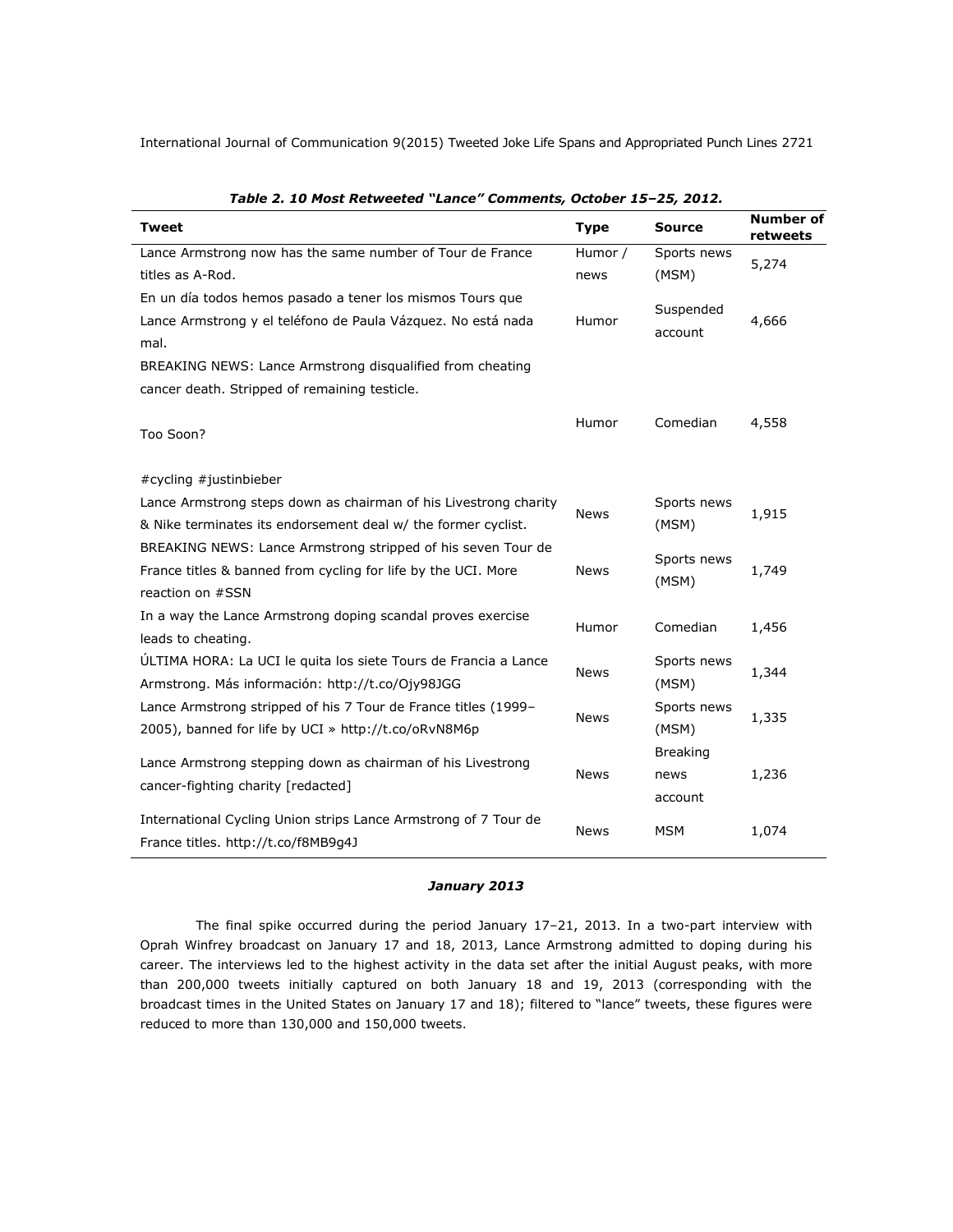However, this spike showcases different responses to the Armstrong story than were evident in the previous spikes. The January 2013 tweets accompanied a development that was still unknown, although highly suspected, but that unfolded through a televised broadcast rather than a breaking news alert. The tweeting patterns here are in response to the news, but they also reflect other uses of social media, including as backchannel for commenting on television (Harrington, 2013).

The most retweeted comments demonstrate the audience for humor as well as news, as shown in Table 3. Humor was the main intention of half of the tweets; of these five tweets, though, two offered the same punch line, and a third covered a similar theme (which is examined later). A popular comedic tweet, and many other comments posted during this period, also offered commentary on other current sports news as Twitter users connected stories in attempts to construct topical punch lines.

| <b>Tweet</b>                                               | <b>Type</b> | <b>Source</b> | Number of<br>retweets |
|------------------------------------------------------------|-------------|---------------|-----------------------|
| Thank you, Lance Armstrong, for sitting down with          |             |               |                       |
| Oprah last night. I missed the interview, but I heard it   | Humor       | Comedian      | 7,193                 |
| was dope. #ThankYouNoteFriday                              |             |               |                       |
| We should have known better about Lance Armstrong          | News/       | Entrepreneur  | 5,074                 |
| http://t.co/kusHrvNJ [redacted]                            | op-ed       |               |                       |
| Lance Armstrong should be applauded for being able to      |             |               |                       |
| ride a bike so well on drugs. I tried it once. Hit a dog   | Humor       | Writer        | 4,804                 |
| and fell into the canal.                                   |             |               |                       |
| Lance Armstrong is a pussy.                                | Opinion     | Sportsperson  | 4,033                 |
| Lance Armstrong should be applauded for being able to      |             | [Since        |                       |
| ride on bike so well on drugs. I tried it once & hit a dog | Humor       | deleted]      | 3,205                 |
| and fell into a canal.                                     |             |               |                       |
| Lance Armstrong's worldwide web of lies                    | News/       | Entrepreneur  | 3,152                 |
| http://t.co/iRo69G0F [redacted]                            | op-ed       |               |                       |
| Top weekend sports news: 1. Manti Te'o 2. Lance            |             |               |                       |
| Armstrong 3. Your kid's basketball game. 42. NHL           | Humor       | Parody        | 2,615                 |
| season debut                                               |             |               |                       |
| After years of lying to my face, Lance Armstrong           | News/       |               |                       |
| apologizes in an email. He can keep it. My column:         | op-ed       | Sportswriter  | 2,608                 |
| http://t.co/KGzyv4hp                                       |             |               |                       |
| Can't we give Lance Armstrong a break? I tried riding a    |             |               |                       |
| bike once on drugs. If anything it was a lot harder. I     | Humor       | Musician      | 1,901                 |
| was in a hedge within seconds                              |             |               |                       |
| Lance Armstrong; Oprah Winfrey; confess-                   | <b>News</b> | Entrepreneur  | 1,800                 |
| http://t.co/7YQ7XzU1                                       |             |               |                       |

| Table 3. 10 Most Retweeted "Lance" Comments, January 17-21, 2013. |  |  |  |  |  |
|-------------------------------------------------------------------|--|--|--|--|--|
|-------------------------------------------------------------------|--|--|--|--|--|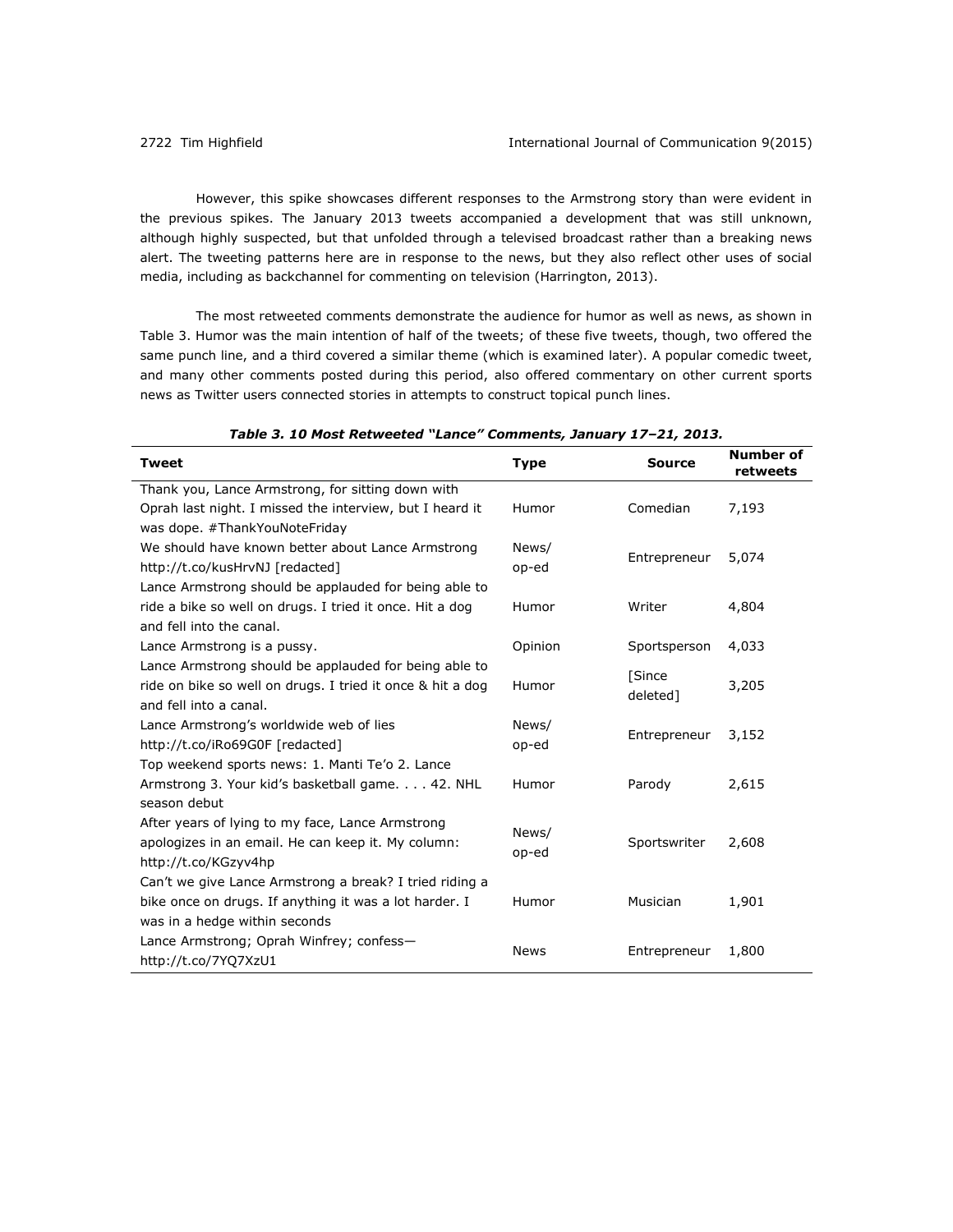News and opinion accounted for the remaining most retweeted comments. These tweets contained links to analysis of the interviews and to commentary on Armstrong's behavior—including his relationships with, and years of maintaining his innocence to, journalists. The sources for these stories included traditional mainstream media and sports-specific accounts, reflecting the scandal moving from being a sports-only story to a major international media event. Not all popular tweets offered extended analysis in their commentary, though; there were 4,033 retweets of a message that simply offered the author's personal view that Armstrong was "a pussy."

# **Discussion**

### *The Life Cycle of Retweets*

As the most retweeted comments in each of the three spikes demonstrate, both standard news and humorous content receive attention from Twitter users. However, do these types of message follow similar patterns of attention? To answer this question, five specific tweets were isolated from the wider data set. These comprise two news-oriented tweets, two humorous tweets, and one mixed news/humor tweet. All five messages appeared in the top 10 most retweeted comments during one of the above spikes:

Retweet this, if you have won the Tour De France as many times as Lance Armstrong. (August 2012; 3,061 instances) **humor**

Lance Armstrong steps down as chairman of his Livestrong charity & Nike terminates its endorsement deal w/ the former cyclist. (October 2012; 2,119 instances) **news**

Lance Armstrong stripped of his 7 Tour de France titles (1999-2005), banned for life by UCI » <http://t.co/oRvN8M6p> (October 2012; 1,743 instances) **news**

Lance Armstrong now has the same number of Tour de France titles as A-Rod. (October 2012; 6,069 instances) **mixed news/humor**

Lance Armstrong should be applauded for being able to ride a bike so well on drugs. I tried it once. Hit a dog and fell into the canal. (January 2013; 5928 instances) **humor**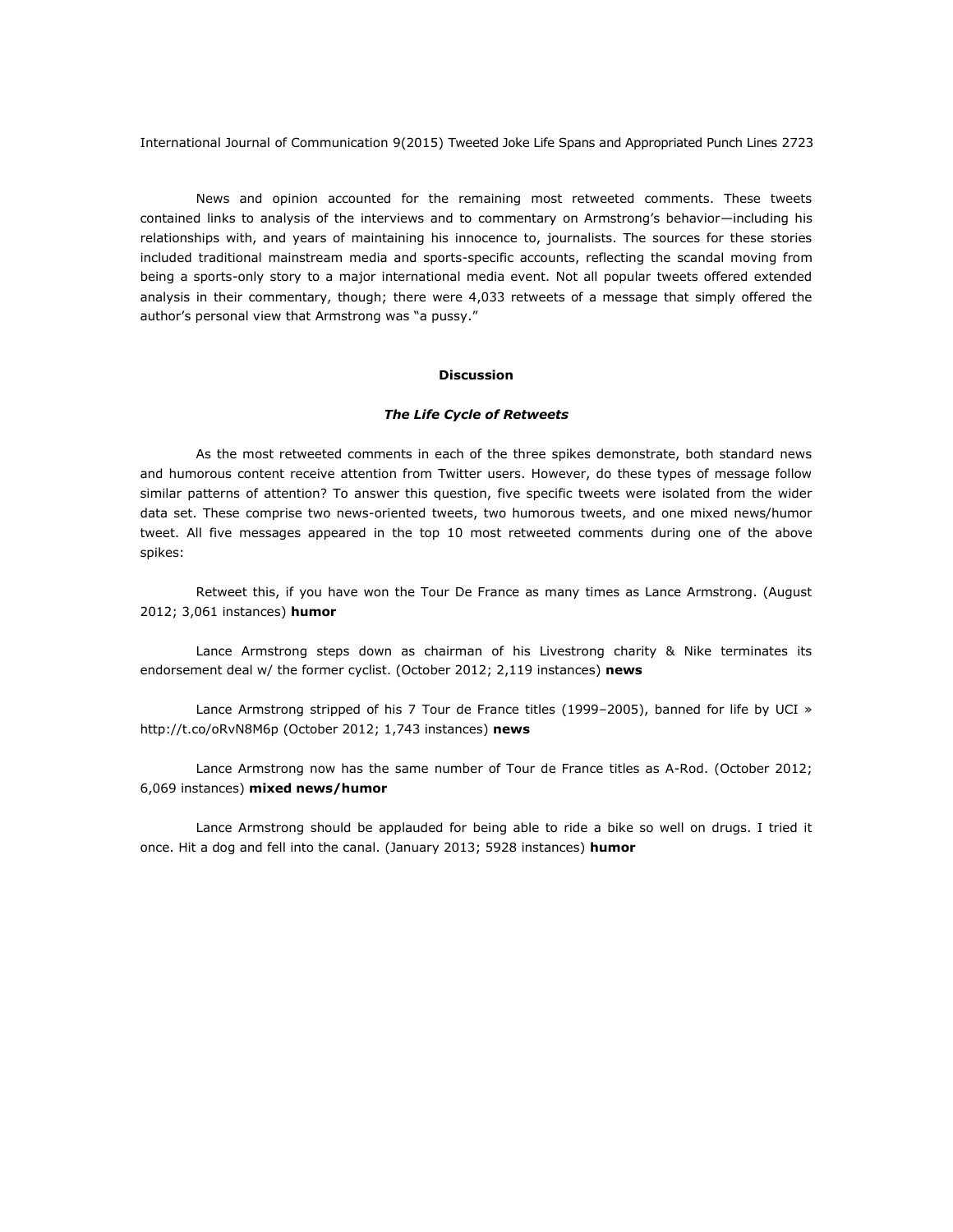These comments, their retweets, and modified retweets were isolated within the wider data set using a series of keyword filters. For each tweet's filtered data set, hourly and daily metrics were calculated to determine how much attention each tweet received and for how long. Each tweet's hourly metrics were compared to evaluate patterns in retweeting and differences between news and comedic comments. These patterns are shown in Figure 1, which charts the hourly retweets from the first hour in which each tweet was originally published.



*Figure 1. Hourly retweet patterns for selected tweets.*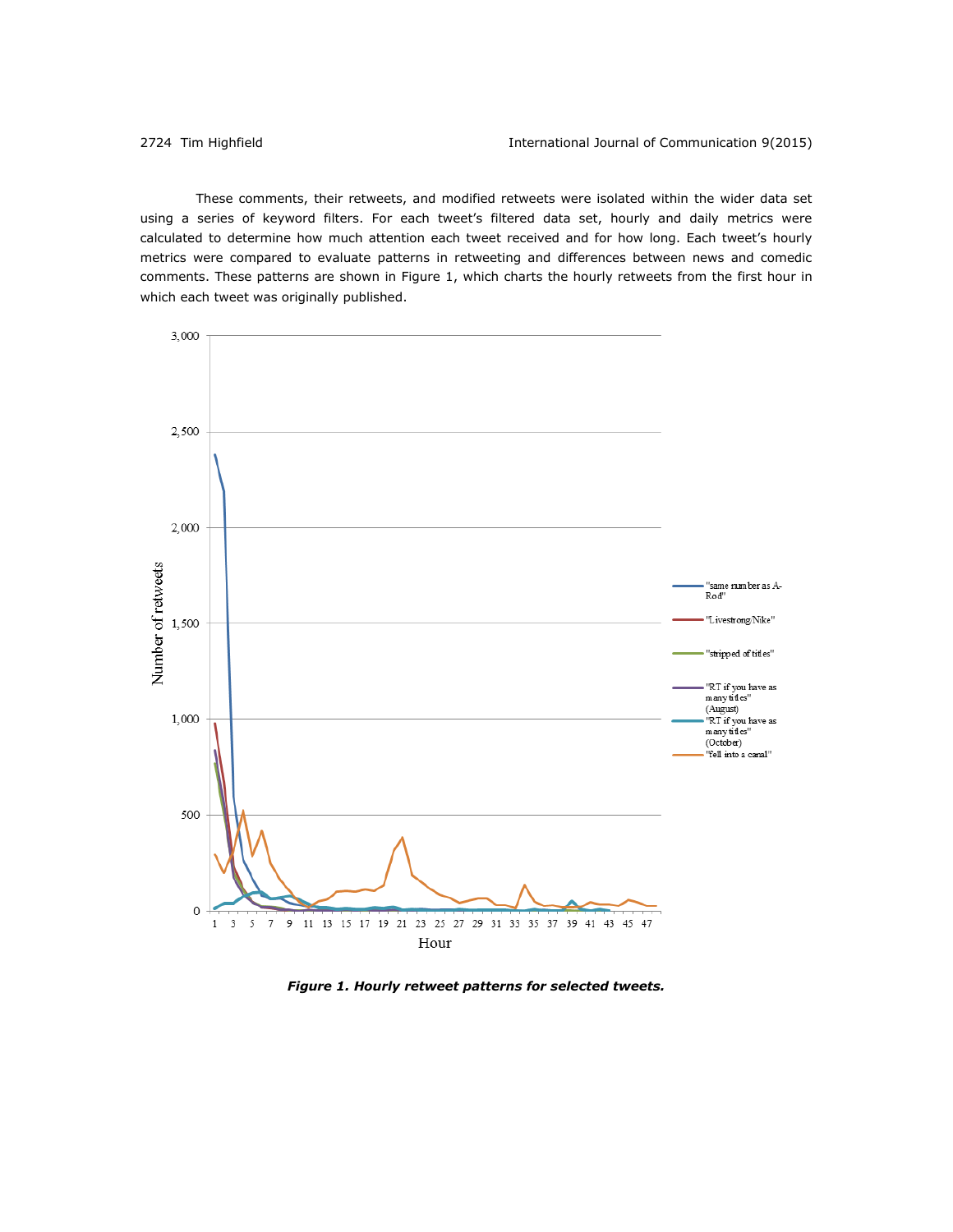The three news-related tweets (all from the same account) analyzed here followed a regular pattern of an initial spike in attention following the tweet's publication, then a sharp decline until, after a few hours, only minimal retweeting was occurring. The "RT [retweet] if you have as many titles" tweet initially followed this pattern in August 2012; however, it experienced a resurgence in October 2012 following the UCI's decision not to challenge the USADA's suggestions. On reexamination of the data and the posting account, it was found that this joke was posted a second time—as a separate tweet—in October. The following discussion treats the August and October tweets separately. Finally, the tweet from January 2013 followed a different pattern, as initial spikes were followed by a plateau of attention before a secondary spike in retweeting a day later. Of the five tweets, this joke experienced the longest initial life span: This tweet was still receiving more than 20 retweets per hour two days after its publication, after some 5,500 retweets and modified retweets to that point.

The news-specific tweets had a much shorter life span. The tweet about Armstrong leaving Livestrong and being dropped by Nike attracted nearly 1,000 retweets in the hour of its publication. However, five hours later, it was receiving fewer than 20 retweets per hour. In total, 90% of the retweets for this comment came in the first three hours of its publication, and 98% in the first seven hours. Similarly, the tweet about the UCI decision saw 90% of retweets within the first four hours of its publication and a decline to single-digit hourly retweets within nine hours.

This finding is unsurprising: Breaking news gets supplemented by follow-up posts and expanded analysis as more details are revealed. As more people become aware of the news, the need for the initial tweet dwindles as attention on the part of interested readers moves to updated discussions. Once breaking news ceases to be "new," its spread is limited. Furthermore, since the responsible account was not the only one reporting this news, any tweet on the topic is competing with other comments from other accounts covering the story and, in the case of news publications, attempting to get readers to follow them and click through to their journalists' analyses.

Not all tweets from news sources are straight reporting, though; the final news-related tweet featured here reported Armstrong's loss of his titles, but framed it in a more jocular manner. This tweet attracted the highest initial attention of the five selected comments, with 2,381 retweets within the first hour of publication. As with the other news tweets, most retweets occurred within a few hours-90% of retweets were generated within five hours. However, there is a longer plateau of attention than seen with the news-only tweets; although retweeting only occurred at a rate between 22 and 82 times per hour, there was still ongoing activity at or above the double-digit level for 12 hours. Furthermore, the tweet received at least two retweets per hour for 33 hours following its publication, whereas the news-only tweets both saw a maximum of 14 consecutive hours of retweets.

The combination of news and more humorous or snide overtones extends the life span of tweets; once the news is broken, an original or alternative interpretation of the story may attract continued attention beyond the reporting of the initial facts. Encouraging user reactions can also cause increased activity if the strategy is successful. The first humorous comment actively sought retweets in noting that Armstrong now had zero Tour de France titles. User interest varies, though. The August tweet followed similar attention patterns to the news tweets, with retweets peaking in the first hour and declining to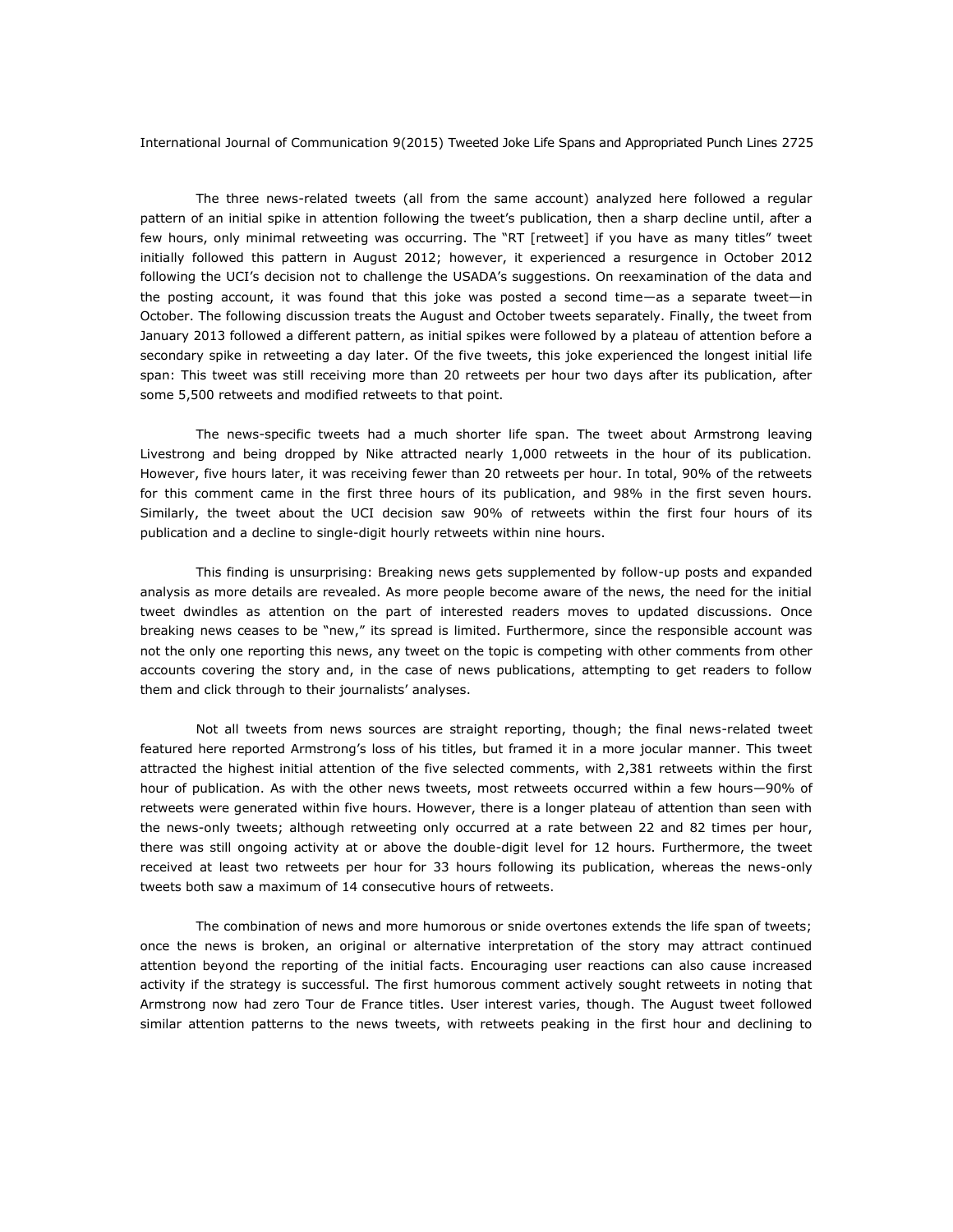minimal hourly engagement after seven hours. This may be due in part to the state of the story, as Armstrong had not officially lost his titles at that stage. When the USADA's suggestions were accepted and the responsible account reposted the joke in October 2012, a longer plateau of attention over 20 hours was achieved (because of technical issues with the data set, initial responses to the tweet are absent from the data set; however, ongoing engagement is still apparent here).

The one-liner posted in response to the first part of Armstrong's interview with Oprah Winfrey confirms the longer life span for humorous content. Unusually, the peak for this tweet came in the fourth hour of its publication, as the joke spread across Twitter. This may be due to the lower profile of the tweet's author than the accounts of major news media or professional comedians. With fewer initial followers to see the original tweet, continuous retweeting and ongoing attention relied on the comment reaching followers of followers.

Additional attention can be garnered by prominent accounts sharing original comments; in this case, for example, the comedian Tim Minchin spurred further retweets from his followers by retweeting the joke himself. Finally, the life cycle for this tweet also reflects the nature of the story at this point, as a secondary spike in attention coincided with the broadcast of the second part of the Armstrong interview. However, the humorous intentions of the tweet also gave it longer-lasting relevance for the Twitter audience than an update simply reporting the breaking news that Armstrong had confessed to doping during his career.

#### *Appropriated Punch Lines*

The longevity of comic tweets may increase their likelihood of becoming appropriated and plagiarized (see Driscoll et al., 2013). As a joke attracts more attention, other users may look upon these tweets as a means to receiving additional retweets and followers themselves. Similarly, the continued relevance of some punch lines means that they can be repeated and reused in new tweets over time. To analyze these patterns and practices around retweets and topical humor, two punch lines were tracked throughout the "armstrong" data set. The two initial jokes chosen were "Retweet this, if you have won the Tour De France as many times as Lance Armstrong" and "Lance Armstrong should be applauded for being able to ride a bike so well on drugs. I tried it once. Hit a dog and fell into the canal." However, the analysis was expanded to identify any similarly worded and copied versions. This is not to say that these initial tweets were original constructions; the accounts featured here attracted the highest number of humor-specific retweets but were not necessarily the first to post these gags. Queries and criticisms around tweet authorship appearing in the data set are also noted here.

# *". . . won as many Tour de France titles as Lance Armstrong."*

The first joke revolved around users commenting, or retweeting earlier posts, that they now had as many victories as Lance Armstrong. Although the version noted above requested retweets, variations on this theme include framing the joke as a personal observation ("You all doubted me, but the day has come. I have officially won as many Tour de France titles as Lance Armstrong."), and expanding the joke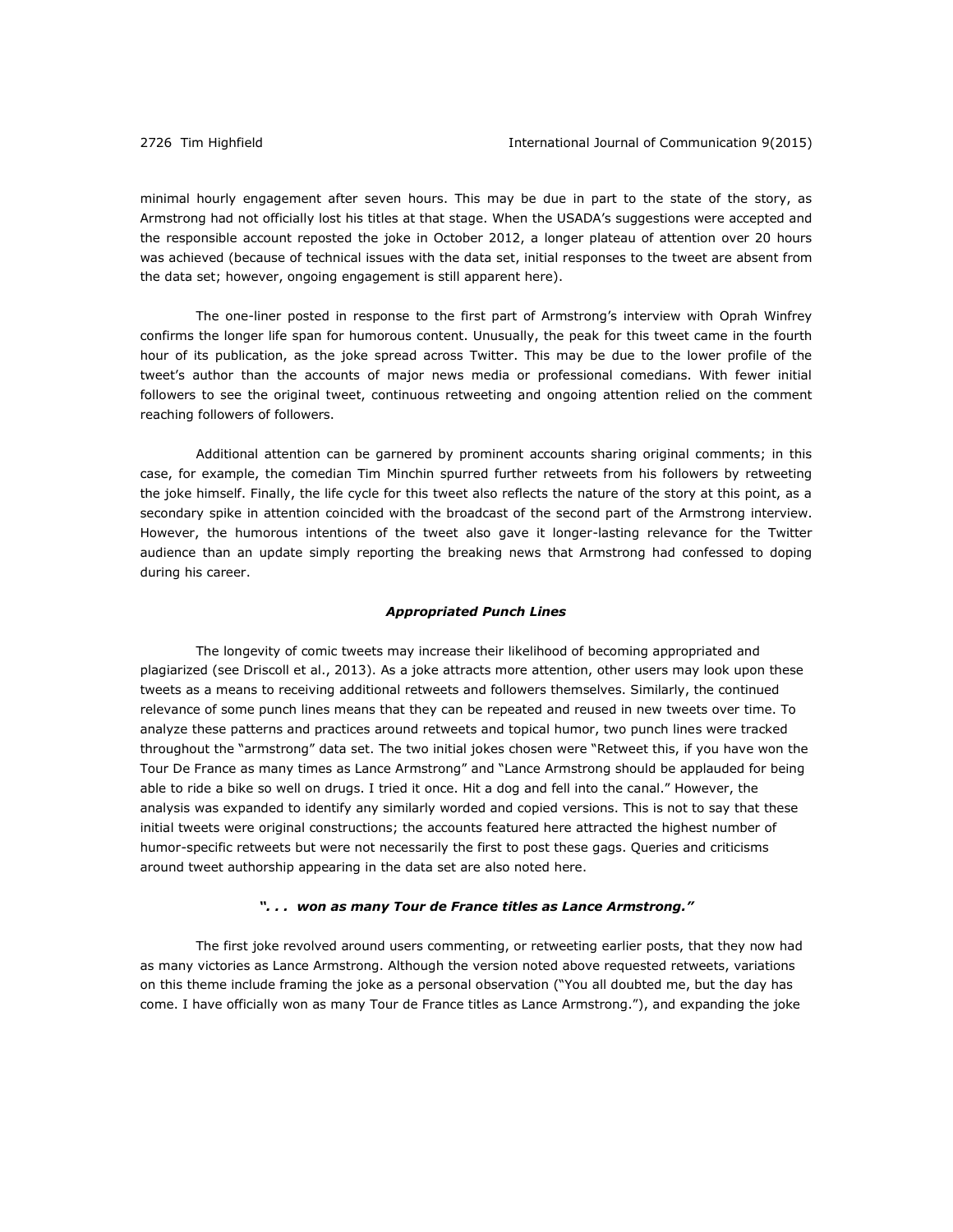to comment on other points about Armstrong ("I woke up today and realized I had as many tour de France wins as Lance Armstrong. And twice as many testicles.").

There was an initial wave of tweets around this theme in response to the USADA announcement in August 2012. However, as shown in Figure 2, this punch line had recurring interest in response to the various developments in the Armstrong scandal. The UCI decision in October 2012, for instance, was accompanied by more than 1,000 tweets providing variations on this joke, and even larger spikes followed the Oprah Winfrey interviews in January 2013.





The continued audience for this joke, despite its repetition, is reflected in the number of retweets the variations received. The 10 most retweeted versions combined were shared 11,448 times between August 2012 and March 2013. Indeed, over this period, 60 tweets containing this joke were retweeted 16,678 times, without taking into account modifications of these posts. Some users framed the joke around other topics or events of interest. The actor Joshua Malina joked during the 2012 Emmy Awards in September 2012 that he had as many Emmy nominations as Armstrong had Tour de France wins (34 retweets). However, such alternative framing forms the minority among the most retweeted comments.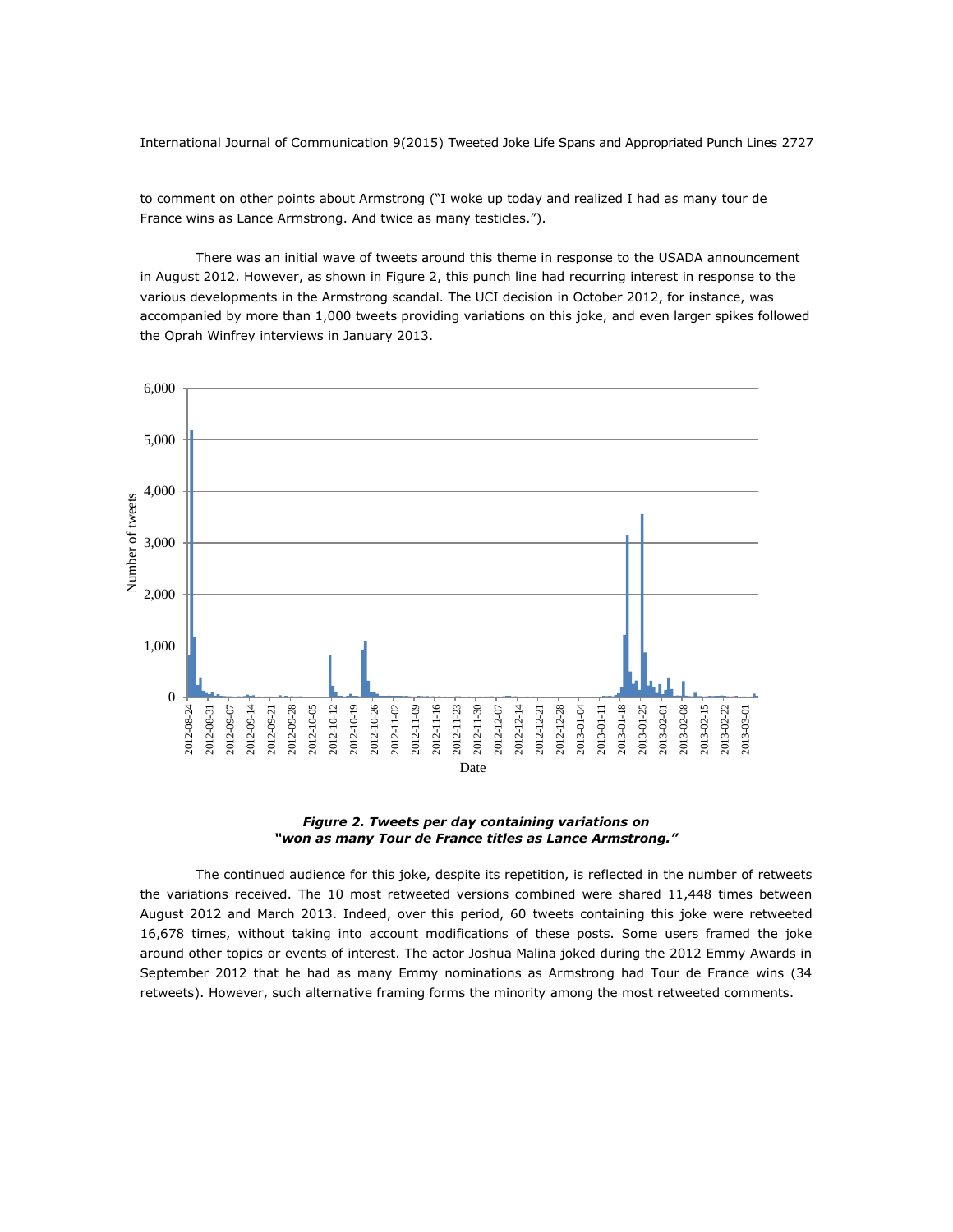Parody accounts were major sources for the most retweeted posts. These include accounts parodying (in name) news organizations (@BBCSporf, @TheFakeCNN), sports people (@TheTimmyTebow, @BWGotHeem), and characters from television shows and films such as *The Hangover* (@AlanHungover) and *Anchorman* (@RonTheAnchorman). Parody accounts are popular on Twitter (Highfield, 2015), with successful accounts attracting thousands and millions of followers. However, in the case of the Armstrong tweets, the accounts featured are essentially parodies in name alone; whereas other popular parody accounts will frame comments within their own sphere of interest or fictional context, the accounts mentioned here provide more generic, nonspecific humor. The parody names act as a hook for enticing followers but are not necessarily reflected in the accounts' tweets. Indeed, several accounts used the same basic structure of the joke without embellishment or reframing, or even the same wording. This may be a result of accounts run by the same users or around the same characters, especially if accounts get renamed, blocked, or suspended; new accounts may make the same jokes to regain followers. It may also be reflective of accounts noticing trending jokes and appropriating them for their own purposes.

The "won as many Tour de France titles as Lance Armstrong" joke is an example of a punch line reappearing on the same Twitter time lines; unlike news tweets, humor can be repeated days and months later without having concerns over accuracy (or originality). If the joke works in response to new topical developments, or indeed is effective independent of any news context, then there remains an audience for these recurring punch lines. The @AlanHungover account, for instance, published a version of the joke in January 2013, and also posted it in new tweets in October 2013, December 2013, and January 2014; each of these attracted more than 700 retweets, the latter within 48 hours. Although beyond the initial scope of this study, such approaches might also reflect the gamification of social media activity: posting content designed solely to get retweets and favorites, to improve an account's standing on ranking services such as Klout, and to increase the prominence of an account (Paßmann et al., 2013).

#### *". . . should be applauded for being able to ride a bike so well on drugs"*

The second one-liner is an example of a joke topically specific to the later developments in the Armstrong scandal, which provided the opportunity for new punch lines to gain traction. Published after the first part of the Oprah Winfrey interview, the tweet "Lance Armstrong should be applauded for being able to ride a bike so well on drugs. I tried it once. Hit a dog and fell into the canal." attracted some immediate attention. At the same time, though, other users posted their own versions of this punch line. Some used the original text verbatim; others replaced key words so that the user was crashing into a cat and falling into a river, for example. However, the general structure of the joke remained consistent.

Other humorous tweets published around the same context covered similar themes but with more noticeably different wording. The musician Tim Burgess, for instance, tweeted "Can't we give Lance Armstrong a break? I tried riding a bike once on drugs. If anything it was a lot harder. I was in a hedge within seconds" (receiving 5,404 retweets). Unlike the "as many titles as" one-liner, though, the initial attention for the "ride a bike so well on drugs" joke and its variants did not translate into recurring sharing beyond the interview contexts. Although very low but regular levels of retweeting took place throughout February and into March 2013 (averaging 14 tweets per day), there was not an additional spike of activity during this period. This second punch line may be less adaptable outside of its initial setting. Furthermore,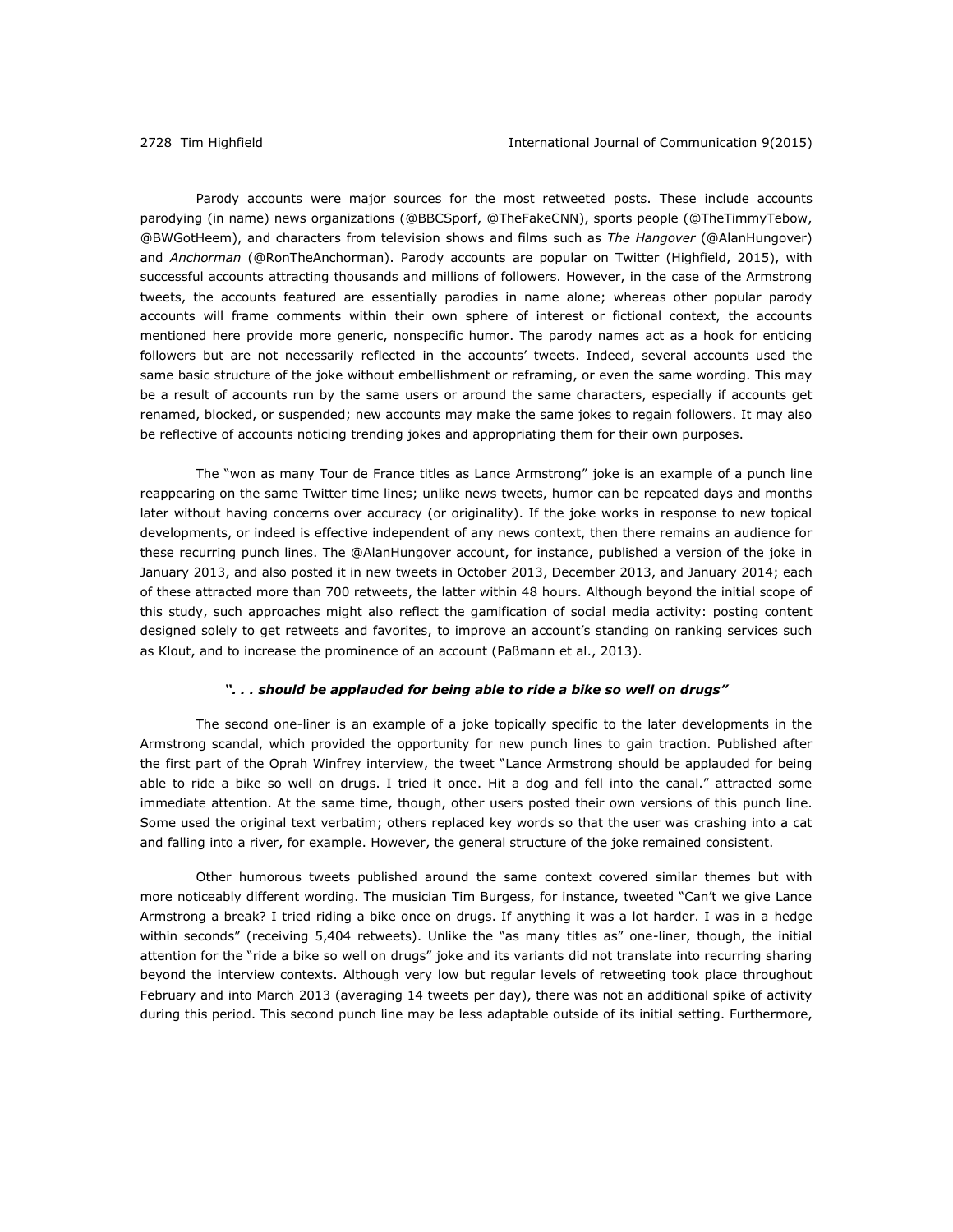it does not lend itself to audience participation as much as the earlier joke, which in various forms encouraged retweets.

The question of authorship and attribution is apparent in the context of the "ride a bike so well on drugs" joke. When other users started posting the joke as their own, the original author tweeted about this practice, attempting (unsuccessfully) to regain ownership over the material. Although the original tweet received more than 6,500 retweets (including as part of retweet chains with attribution maintained), other users plagiarizing the joke also attracted attention. Figure 3 depicts the clusters of retweets around different instances of the joke or similar punch lines. One user received more than 4,000 retweets (including retweet chains), despite being the subject of an accusatory tweet from the joke's original author. With prominent public figures on Twitter retweeting the copy—without necessarily knowing that it was a contested comment—the joke spread further through follower networks, making policing these copies and restricting their movement more difficult. That is not to say that even the original tweet was attributed correctly, though; inconsistent retweeting practices remain, particularly when reaching a secondary level of retweet. There were instances of the joke, both original and plagiarized, being attributed to the celebrity accounts through which additional users became aware of it. As retweet chains grow, user names might get removed, possibly erroneously, when attempting to maintain full citations.

The analysis of the responses and practices around topical humor provides a foundation for future studies into the social media coverage of breaking news and discursive events. Although Twitter and other platforms are popular sources for sharing updates as they happen, linking to extended coverage on other sites, and posting opinions and critiques, these spaces also encourage more irreverent responses to topical developments. The social media news ecology is a mix of serious or on-topic, factual content, personal opinions, and humor. These practices overlap. As the analysis of tweets about the Lance Armstrong doping scandal has shown, mainstream news sources will post humorous tweets as part of their presentation of breaking news, incorporating mockery into their commentary. This may be a strategy reflecting what Lewis, Holton, and Coddington (2014) conceptualize as "reciprocal journalism," where the relationship between journalists and audiences demonstrates increased engagement, participation, and interaction on both sides of this dynamic. Humor may attract additional responses and inspire additional forms of engagement with news stories, their subjects, and their sources.

These practices highlight the need for studies to be aware of the presence of humor in topical data sets and related practices by diverse social media users. Topical humor may be presented for various reasons, from being the work of professional comedians to attempting to provide an alternative and original take on breaking news to deliberately trying to attract new followers and attention. The extended life span for tweeted humor as opposed to news comments, though, suggests that incorporating punch lines into social media commentary might be a strategy for increasing the potential spread of a tweet. Providing an interpretation of a news story that is different from what other sources are saying by using comedic framings may allow a tweet to both stand out and be shared alongside more serious comments. Not all topics or contexts will warrant humorous framing, and not all will be appropriate settings for mainstream news organizations to use comedy. What the Armstrong coverage suggests, though, is that incorporating humor and supplementary material, such as images and videos, into news coverage may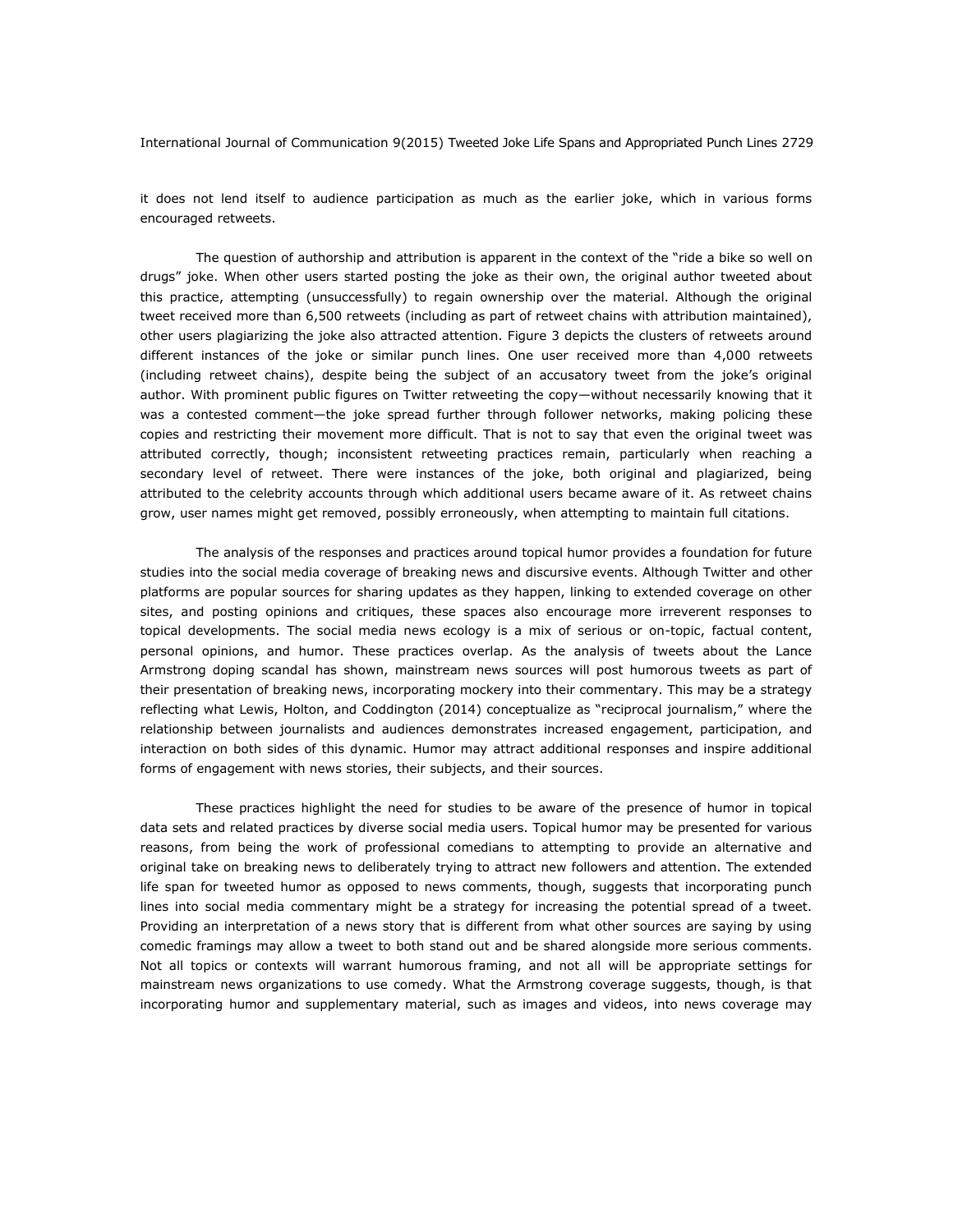help to develop an account's own style and reputation. These practices may then provide accounts with stronger connections and resonance with their audiences.



*Figure 3. Network map depicting distribution of retweets for variations on "should be applauded for being able to ride a bike so well on drugs."*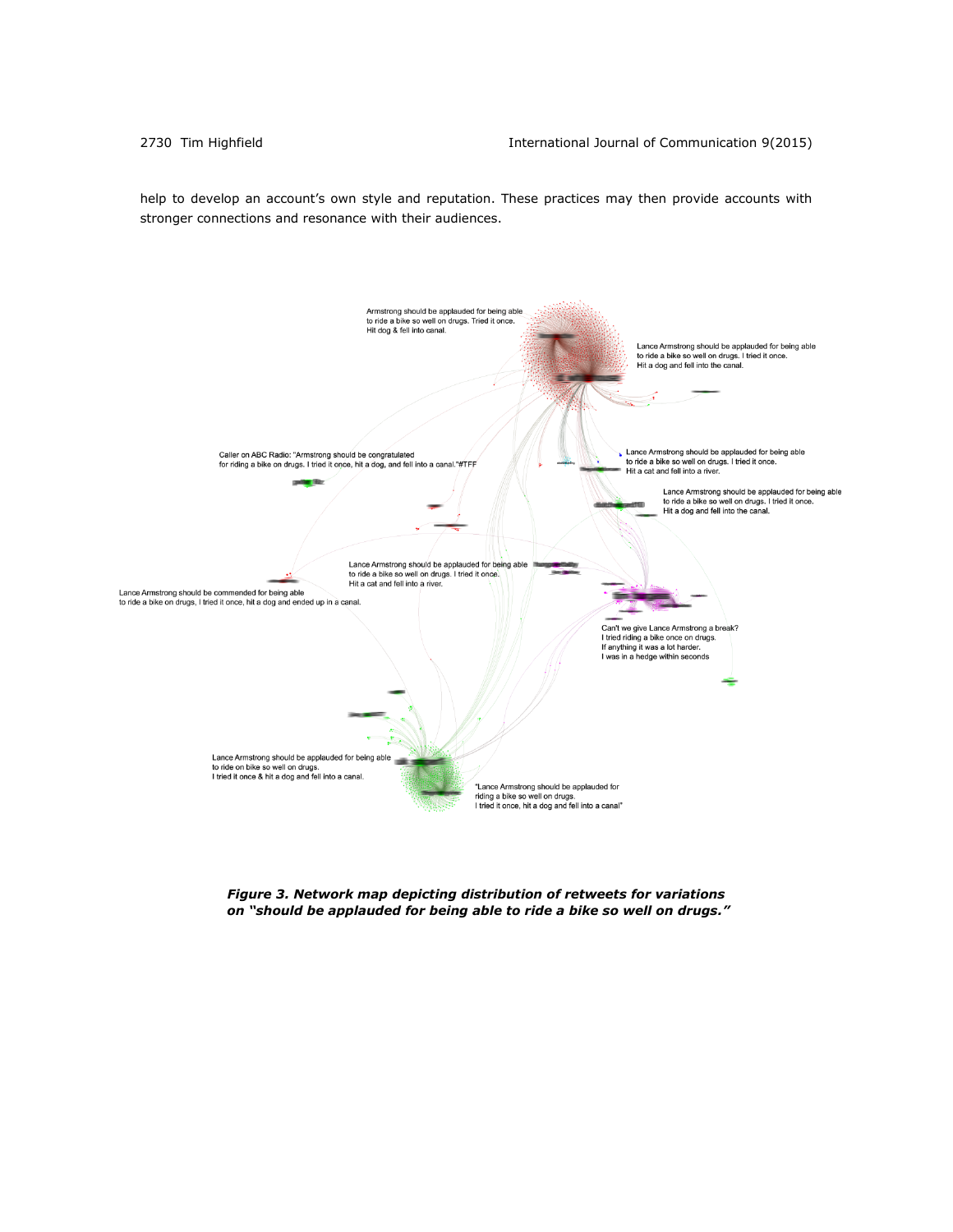# **Conclusion**

The practices around retweeting and topical commentary identified in this study highlight important considerations for research into public discussions and information flows on social media. While established and official news media sources remain popular accounts from which to obtain breaking news, humorous topical comments will also attract attention from social media users. This mix of information and humor in topical discussions is reflected in the most retweeted comments throughout the various stages of the Lance Armstrong scandal.

However, breaking news tweets have different life spans than topically relevant tweets with humorous intentions. As would be expected, breaking news attracts the most attention, in terms of retweets from other users, in the immediate aftermath of its publication when the story is new. Even taking into account the evolving nature of breaking news, when additional details are provided to develop the story, the decline in attention for these initial tweets is particularly marked: Within a matter of hours, any remaining retweets are minimal. The story has moved on, and the initial information has been spread sufficiently (including by other sources) that the breaking news is now common knowledge.

In contrast, humorous tweets follow slightly different patterns of attention. Their longevity remains dependent on the topic at hand, and on the joke's ability to make sense without the topical context. Yet humorous tweets are also not beholden to the same time pressures as breaking news. A joke might receive an initial spike in retweeting and then an immediate decline in attention, but it may also receive renewed responses hours, days, or months later, without needing to be reframed or reworded. For ongoing discussions, a topical punch line may remain a constant presence, receiving regular retweets without necessarily having any noticeable spikes or lulls.

The prominence and longevity of humor also invite practices of appropriating other users' content. In some cases, similarly themed jokes may occur out of serendipity, both receiving attention without necessarily being copies of one another. Other tweets may be blatant copies, though, taking others' words and either reposting verbatim or changing a few nouns while keeping the structure consistent. How to address these concerns effectively remains to be seen; although individual users may be reported and blocked, when the practice reaches the level of dozens of popular parody accounts using the same joke (and reposting it at different times), what impact does that have on authorship and attribution on social media?<sup>3</sup>

This study has provided an examination of retweeting practices and news and humor content within topical coverage. Retweets are one way of gauging attention, but they are not the sole or primary means of determining what content is popular on Twitter. Additional data points, including how many times a tweet is favorited, the number of replies a tweet receives, and the followers for individual users,

 $\overline{a}$ 

 $3$  At the time of proofing, Twitter had started withholding tweets accused of plagiarised content, including copied jokes (Parkinson, 2015).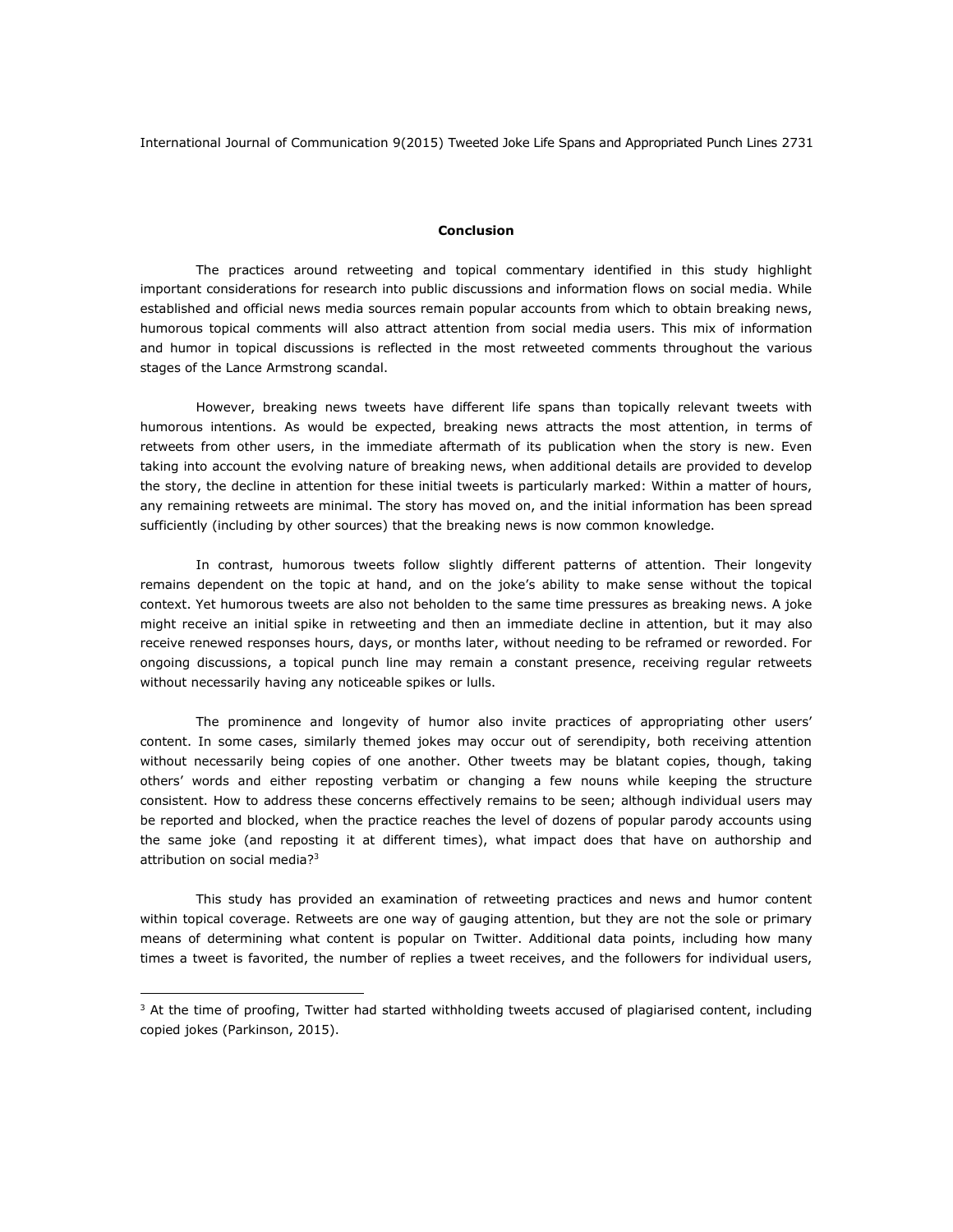may also be taken into account. These data sources serve different purposes, but together they can provide more detail about user interaction and attention and about how information travels through social media.

#### **References**

- Blasiola, S., & Carviou, J. (2013, October). *#lightsout: Twitter and the Super Bowl blackout.* Paper presented at Internet Research 14: Resistance + Appropriation, Denver, CO.
- boyd, d., Golder, S., & Lotan, G. (2010). Tweet, tweet, retweet: Conversational aspects of retweeting on Twitter. In *Proceedings of the 43rd Hawaii International Conference on System Science* (pp. 1– 10). Honolulu, HI: IEEE. doi:10.1109/HICSS.2010.412
- Bruns, A. (2012). How long is a tweet? Mapping dynamic conversation networks on Twitter using Gawk and Gephi. *Information, Communication and Society, 15*(9), 1323–1351. doi:10.1080/1369118X.2011.635214
- Bruns, A., Burgess, J., Crawford, K., & Shaw, F. (2012). *#qldfloods and @ QPSMedia: Crisis communication on Twitter in the 2011 south east Queensland floods.* Brisbane, Australia: ARC Centre of Excellence for Creative Industries and Innovation. Retrieved from <http://cci.edu.au/floodsreport.pdf>
- Bruns, A., & Highfield, T. (2012). Blogs, Twitter, and breaking news: The produsage of citizen journalism. In R. A. Lind (Ed.), *Produsing theory in a digital world: The intersection of audiences and production in contemporary theory* (pp. 15–32). New York, NY: Peter Lang.
- Driscoll, K., Ananny, M., Bar, F., Guth, K., Kazemzadeh, A., Leavitt, A., & Thorson, K. (2013, October). *Big Bird, binders, and bayonets: Humor and live-tweeting during the 2012 US presidential debates.* Paper presented at Internet Research 14: Resistance + Appropriation, Denver, CO.
- Freelon, D., & Karpf, D. (2015). Of Big Birds and bayonets: Hybrid Twitter interactivity in the 2012 presidential debates. *Information, Communication and Society*, *18*(4), 390–406. doi:10.1080/1369118X.2014.952659
- Hall, L., Farrington, N., & Price, J. (2013). Twitter, disintermediation and the changing role of the sports journalist. In J. Gordon, P. Rowinski, & G. Stewart (Eds.), *Br(e)aking the news: Journalism, politics and new media* (pp. 165–179). New York, NY: Peter Lang.
- Harrington, S. (2013). Tweeting about the telly: Live TV, audiences, and social media. In K. Weller, A. Bruns, J. Burgess, M. Mahrt, & C. Puschmann (Eds.), *Twitter and society* (pp. 237–247). New York, NY: Peter Lang.
- Hermida, A. (2010). Twittering the news: The emergence of ambient journalism. *Journalism Practice, 4*(3), 297–308. doi:10.1080/17512781003640703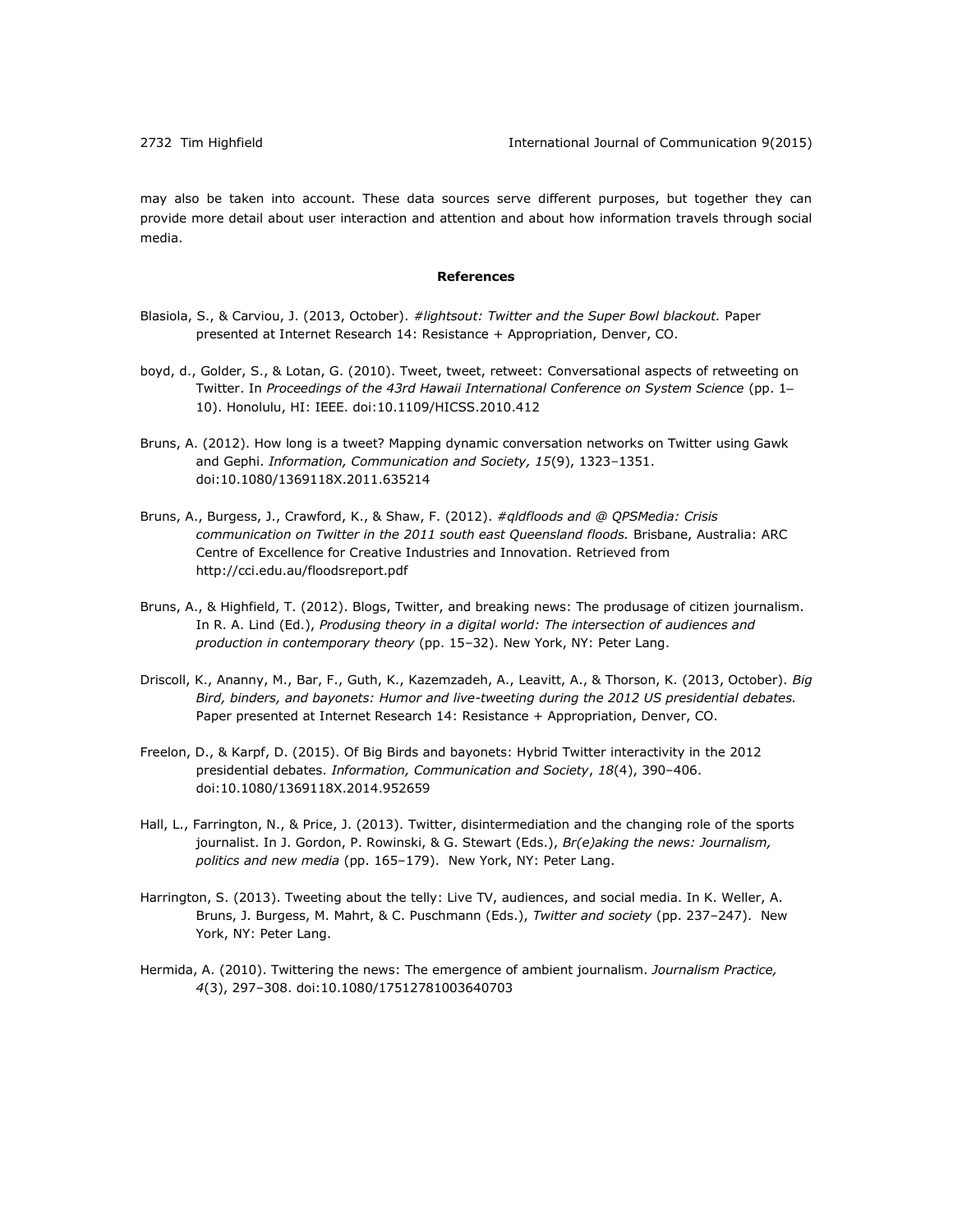- Highfield, T. (2013). Following the yellow jersey: Tweeting the Tour de France. In K. Weller, A. Bruns, J. Burgess, M. Mahrt, & C. Puschmann (Eds.), *Twitter and society* (pp. 249–261). New York, NY: Peter Lang.
- Highfield, T. (2015, March 18). News via Voldemort: Parody accounts in topical discussions on Twitter. *New Media and Society*. [Online first.] doi:10.1177/1461444815576703
- Holton, A. E., & Lewis, S. C. (2011). Journalists, social media, and the use of humor on Twitter. *Electronic Journal of Communication, 21*(1–2). Retrieved from<http://www.cios.org/www/ejcmain.htm>
- Honeycutt, C., & Herring, S. C. (2009). Beyond microblogging: Conversation and collaboration via Twitter. In *Proceedings of the 42nd Hawaii International Conference on System Sciences* (pp. 1–10). Waikoloa, HI: IEEE. doi:10.1109/HICSS.2009.602
- Jenkins, H., Ford, S., & Green, J. (2013). *Spreadable media: Creating value and meaning in a networked culture*. New York, NY: New York University Press.
- Kligler-Vilenchik, N., & Thorson, K. (2015, March 10). Good citizenship as a frame contest: Kony2012, memes, and critiques of the networked citizen. *New Media and Society*. [Online first.] doi:10.1177/1461444815575311
- Kwak, H., Lee, C., Park, H., & Moon, S. (2010). What is Twitter, a social network or news network? In *Proceedings of WWW 2010* (pp. 591–600).New York, NY: ACM. doi:10.1145/1772690.1772751
- Larsson, A., & Moe, H. (2012). Studying political microblogging: Twitter users in the 2010 Swedish election campaign. *New Media and Society, 14*(5), 729–747. doi:10.1177/1461444811422894
- Lasorsa, D. L., Lewis, S. C., & Holton, A. E. (2011). Normalizing Twitter: Journalistic practice in an emerging communication space. *Journalism Studies, 13*(1), 19–36. doi:10.1080/1461670X.2011.571825
- Leaver, T. (2013). Olympic trolls: Mainstream memes and digital discord? *Fibreculture*, 22. Retrieved from [http://twentytwo.fibreculturejournal.org/fcj-163-olympic-trolls-mainstream-memes-and-digital](http://twentytwo.fibreculturejournal.org/fcj-163-olympic-trolls-mainstream-memes-and-digital-discord/)[discord/](http://twentytwo.fibreculturejournal.org/fcj-163-olympic-trolls-mainstream-memes-and-digital-discord/)
- Leavitt, A. (2013). From #FollowFriday to #YOLO: Exploring the cultural salience of Twitter memes. In K. Weller, A. Bruns, J. Burgess, M. Mahrt, & C. Puschmann (Eds.), *Twitter and society* (pp. 137– 154). New York, NY: Peter Lang.
- Lewis, S. C., Holton, A. E., & Coddington, M. (2014). Reciprocal journalism: A concept of mutual exchange between journalists and audiences. *Journalism Practice*, *8*(2), 229–241. doi:10.1080/17512786.2013.859840
- Lotan, G. (2012, March 14). [Data Viz] KONY2012: See how invisible networks helped a campaign capture the world's attention [Web log post]*. Social Flow.* Retrieved from [http://blog.socialflow.com/post/7120244932/data-viz-kony2012-see-how-invisible-networks](http://blog.socialflow.com/post/7120244932/data-viz-kony2012-see-how-invisible-networks-helped-a-campaign-capture-the-worlds-attention)[helped-a-campaign-capture-the-worlds-attention](http://blog.socialflow.com/post/7120244932/data-viz-kony2012-see-how-invisible-networks-helped-a-campaign-capture-the-worlds-attention)